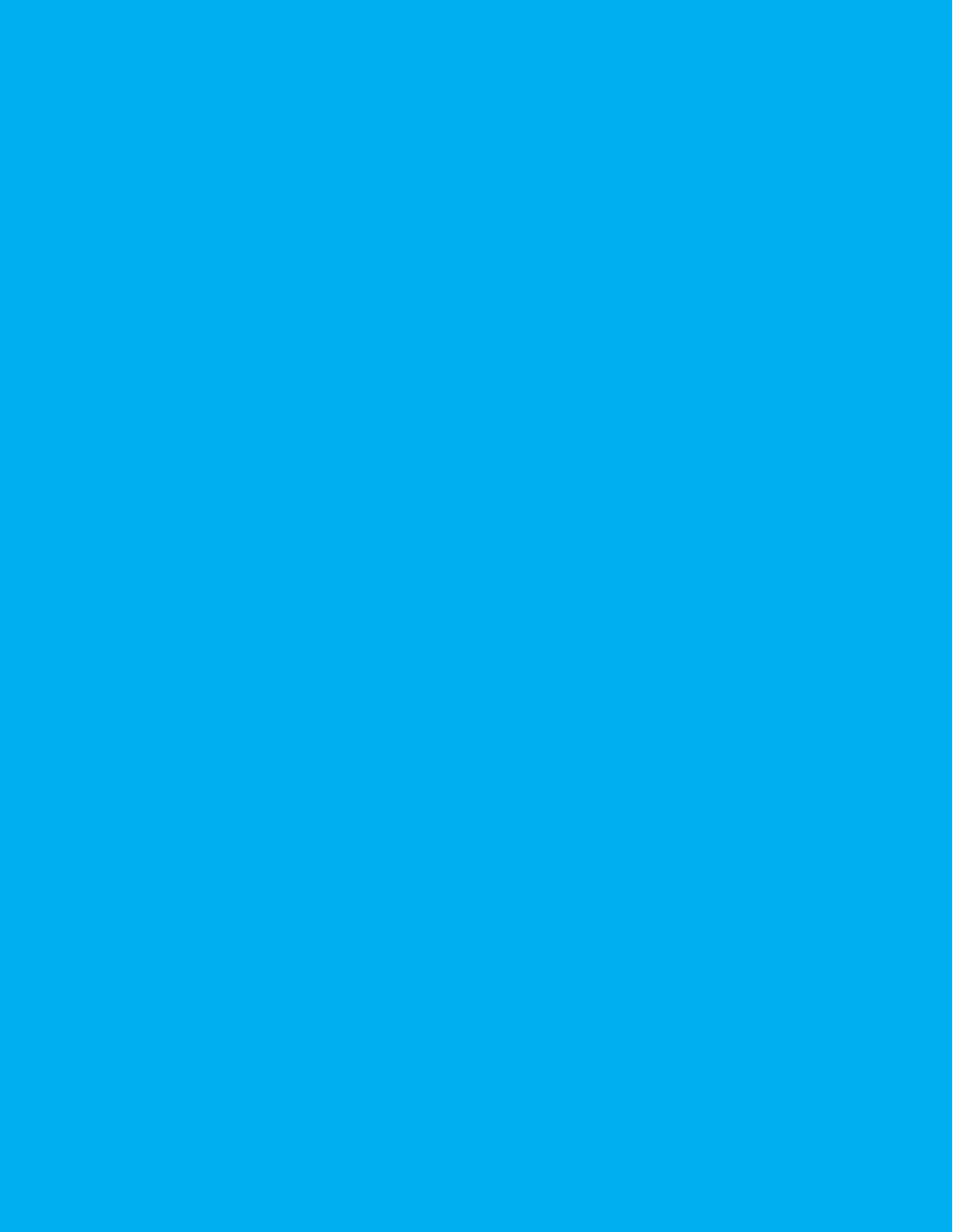### **EMTCT Plus:**

### Framework for elimination of mother-to-child transmission of HIV, Syphilis, Hepatitis B, and Chagas

July 2017



**Washington, D.C. 2017**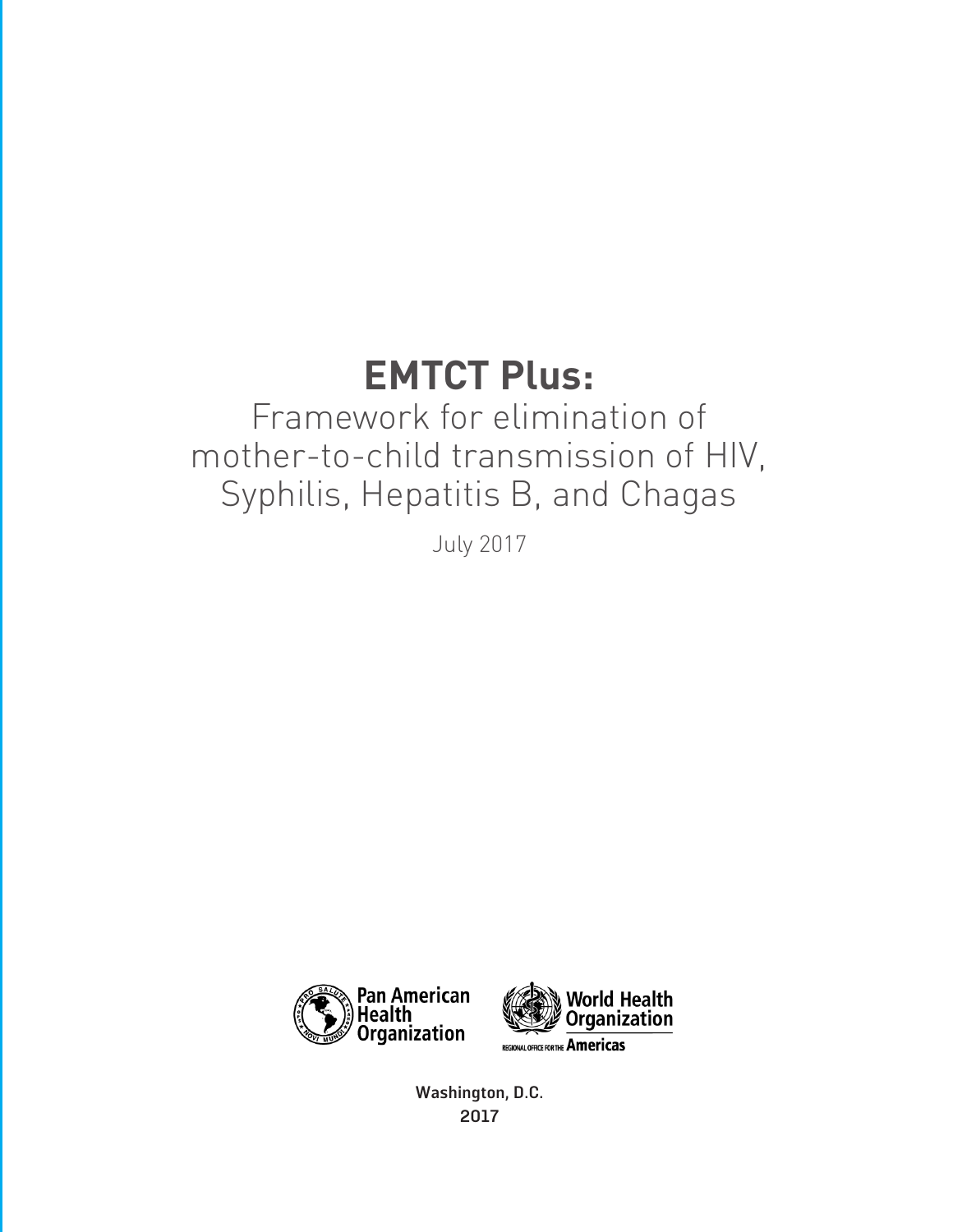Also published in Spanish: ETMI plus. Marco para la eliminación de la transmisión maternoinfantil del VIH, la sífilis, la hepatitis y la enfermedad de Chagas Número de documento: OPS/CHA/17-009

EMTCT Plus. Framework for elimination of mother-to-child transmission of HIV, Syphilis, Hepatitis B, and Chagas. Document Number: PAHO/CHA/17-009

© Pan American Health Organization 2017

All rights reserved. Publications of the Pan American Health Organization are available on the PAHO website (www.paho.org). Requests for permission to reproduce or translate PAHO Publications should be addressed to the Communications Department through the PAHO website (www.paho.org/permissions).

Suggested citation. Pan American Health Organization. EMTCT Plus. Framework for elimination of mother-tochild transmission of HIV, Syphilis, Hepatitis B, and Chagas. Washington, D.C.: PAHO; 2017.

Cataloguing-in-Publication (CIP) data. CIP data are available at http://iris.paho.org.

Publications of the Pan American Health Organization enjoy copyright protection in accordance with the provisions of Protocol 2 of the Universal Copyright Convention.

The designations employed and the presentation of the material in this publication do not imply the expression of any opinion whatsoever on the part of the Secretariat of the Pan American Health Organization concerning the status of any country, territory, city or area or of its authorities, or concerning the delimitation of its frontiers or boundaries.

The mention of specific companies or of certain manufacturers' products does not imply that they are endorsed or recommended by the Pan American Health Organization in preference to others of a similar nature that are not mentioned. Errors and omissions excepted, the names of proprietary products are distinguished by initial capital letters.

All reasonable precautions have been taken by the Pan American Health Organization to verify the information contained in this publication. However, the published material is being distributed without warranty of any kind, either expressed or implied. The responsibility for the interpretation and use of the material lies with the reader. In no event shall the Pan American Health Organization be liable for damages arising from its use.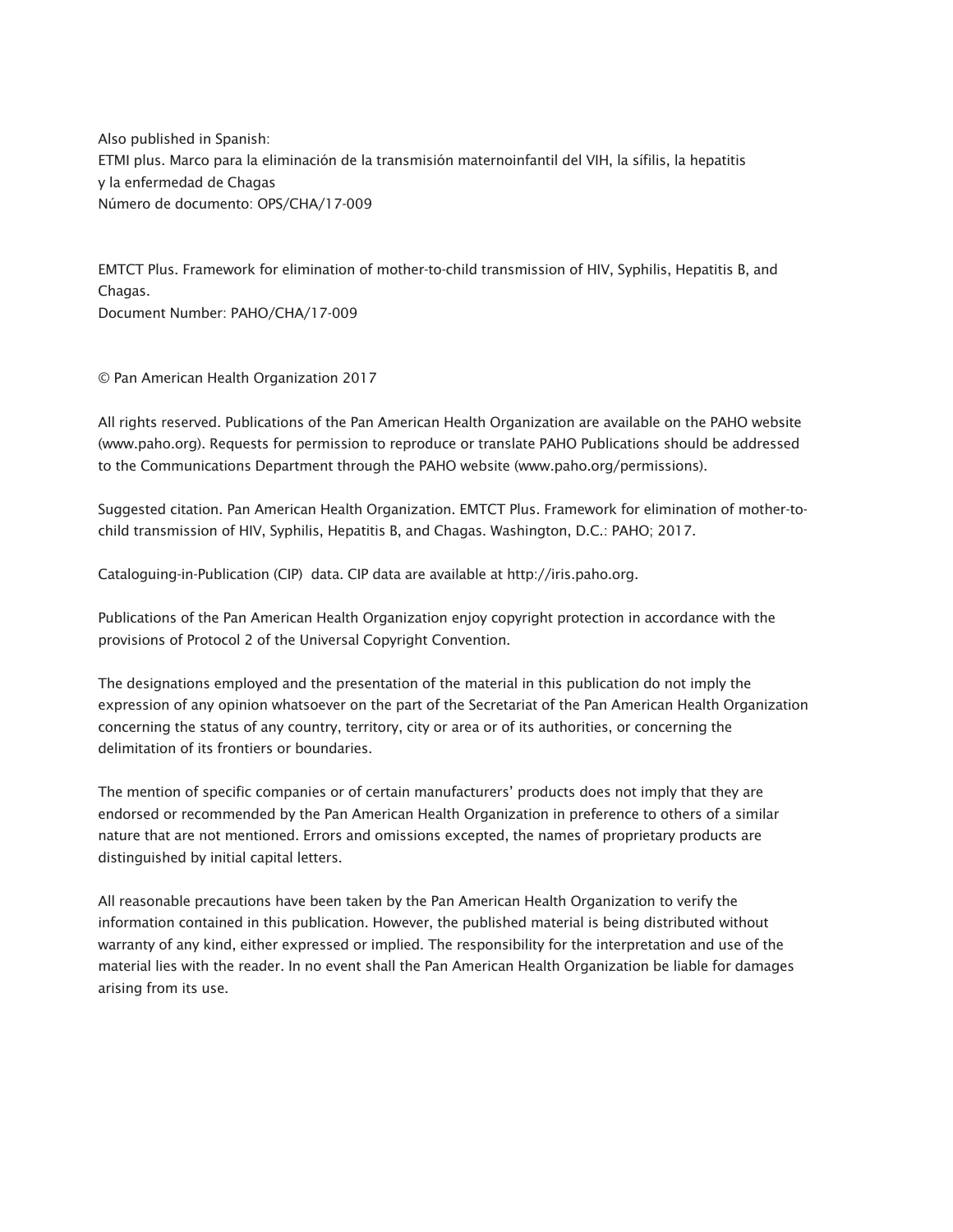### **ACKNOWLEDGMENTS**

The Pan American Health Organization is grateful to the following persons who helped coordinate and develop this document:

Freddy Pérez, Maeve B. Mello and Leandro Sereno.

The following persons were part of the PAHO team that developed the document (in alphabetical order):

Luis Gerardo Castellanos, Massimo Ghidinelli, Hannah Kurtis, Maeve B. Mello, Freddy Pérez, Alba María Ropero, Roberto Salvatella, Leandro Sereno, Mariangela F. Silveira (CLAP/PAHO consultant), and Nick Walsh.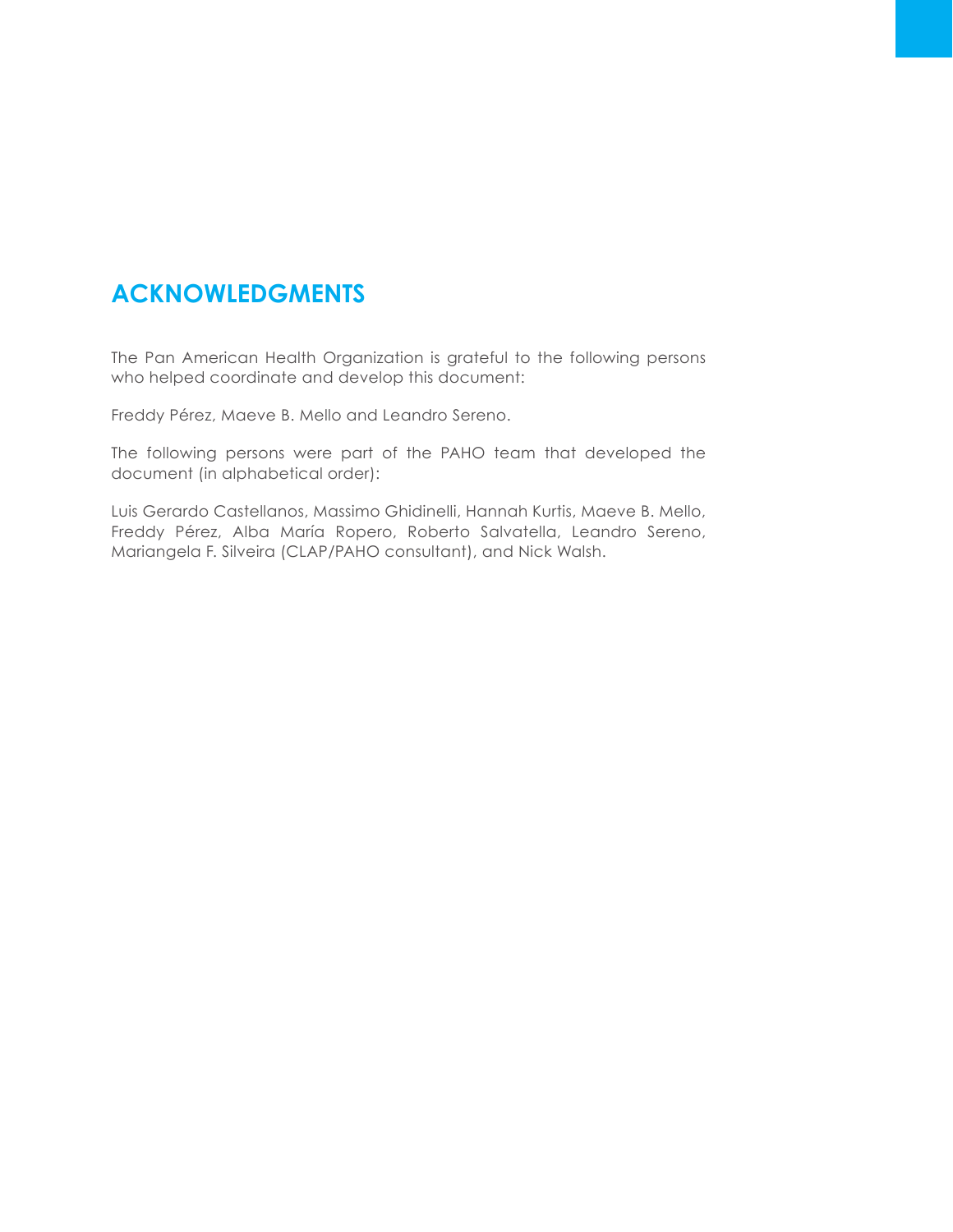### **Table of Contents**

| 1. Introduction                                                                                                                                                                                                                                                                                                      |           |  |  |
|----------------------------------------------------------------------------------------------------------------------------------------------------------------------------------------------------------------------------------------------------------------------------------------------------------------------|-----------|--|--|
| a. Current epidemiology and response in the Region <b>manufacture of the Region</b>                                                                                                                                                                                                                                  | 7         |  |  |
| 2. Vision, Goal, and Targets of the EMTCT Plus Initiative <b>Communisties</b> and the setting of the SNTCT Plus Initiative                                                                                                                                                                                           | 11        |  |  |
|                                                                                                                                                                                                                                                                                                                      | <b>13</b> |  |  |
| Line of action 1: Integrate HIV/STI/HBV/Chagas interventions within sexual<br>and reproductive health, antenatal care, maternal and child health, and<br>family and community health policies, programs, and services manufactured resonance                                                                         | 15        |  |  |
| Line of action 2: Intensify strategic information on HIV, syphilis, HBV, and<br>Chagas in aternal and child health services <b>with an area and the contract of the contract of the contract of the contract of the contract of contract of contract of contract of contract of contract of changes of changes o</b> | 17        |  |  |
| Line of action 3: Improve the laboratory network and quality and supply                                                                                                                                                                                                                                              | 19        |  |  |
| Cross-cutting actions: Human rights, gender equality, and community                                                                                                                                                                                                                                                  | 20        |  |  |
| Annex 1. EMTCT Plus interventions at different levels of the health system <b>EXECT</b> PLUS interventions at different levels of the health system<br>21                                                                                                                                                            |           |  |  |
|                                                                                                                                                                                                                                                                                                                      | 23        |  |  |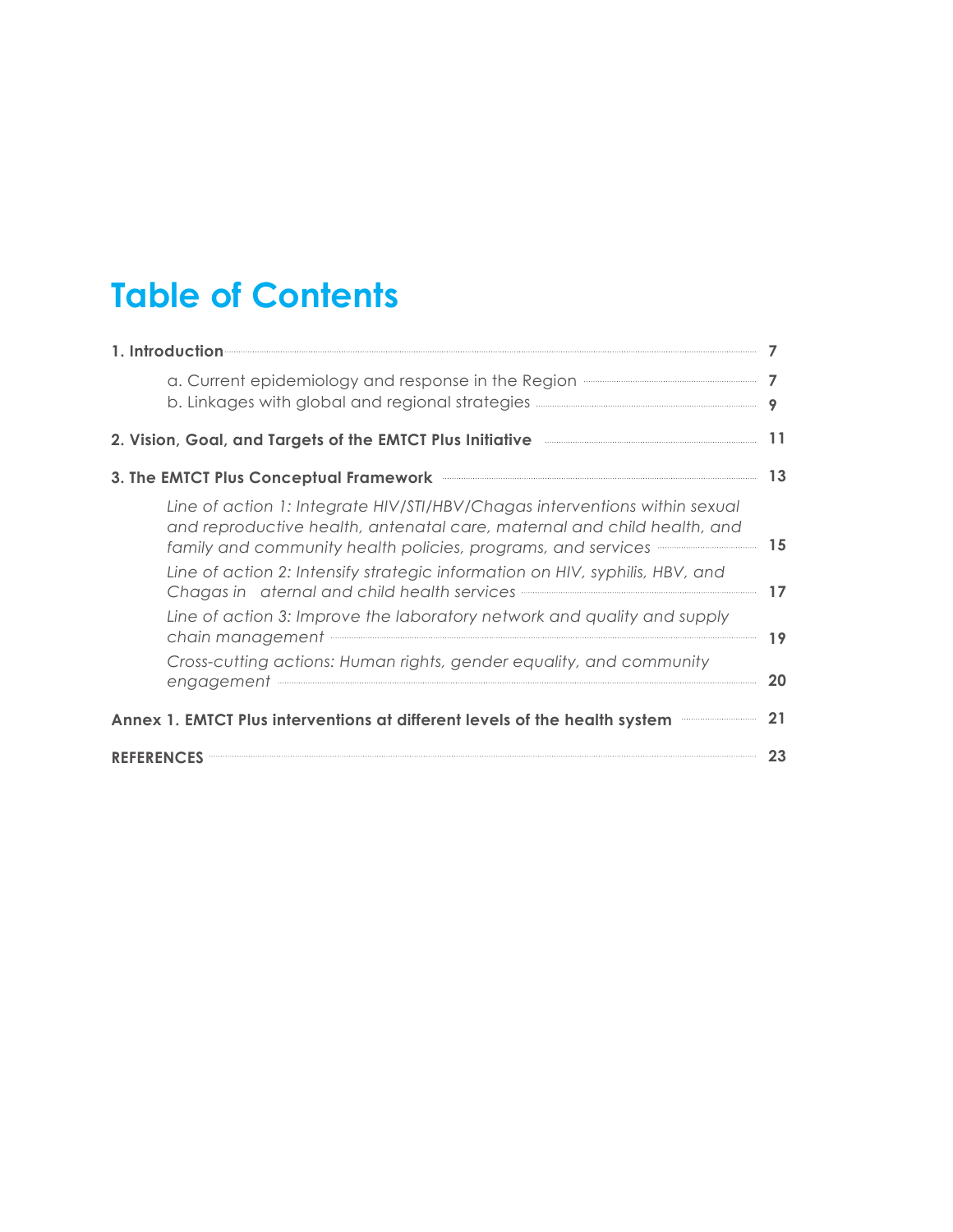# **1. Introduction**

Since 2010, PAHO Member States have committed to the elimination of motherto-child transmission (EMTCT) of HIV and syphilis in the Region, and targets were established for 2015 (Resolution CD50.R12). These commitments were renewed and expanded in 2016 through the approved *Plan of Action for the Prevention and Control of HIV and Sexually Transmitted Infections* (2016-2021), contributing to the end of AIDS and sexually transmitted infections (STIs) as a public health problem in the Americas (Resolution CD55.R5) [*1*]. The plan of action expands the EMTCT initiative (labeled "EMTCT Plus"), leveraging the maternal and child health (MCH) platform to include elimination of other preventable communicable diseases in the Americas, such as hepatitis B and Chagas disease (the latter in endemic countries).

The objective of the EMTCT Plus initiative is to achieve and sustain the elimination of mother-to-child transmission of HIV, syphilis, Chagas, and perinatal hepatitis B (HBV) as a public health threat. It embraces the principles and lines of action of the Strategy for Universal Access to Health and Universal Health Coverage [*2*], building upon the lessons learned from the PAHO 2010 *Strategy and Plan of Action for the EMTCT of HIV and Congenital Syphilis.*

#### **a. Current epidemiology and response in the Region**

One of the greatest public health success stories, globally and in particular in the Americas, has been the development and implementation of interventions to prevent mother-to-child transmission of HIV [*3*]. In 2015, an estimated 670,000 women aged 15 and over in Latin America and the Caribbean (LAC) were living with HIV, of whom an estimated 58% were receiving antiretroviral therapy (ART) (2015 data) [*4*]. ART coverage in pregnant women rose from 55% in 2010 to 88% in 2015, and the estimated mother-to-child transmission rate decreased from 15% to 8% over the same period. New HIV infections in children (0-14 years old) declined by 55% between 2010 and 2015 (from 4,700 [3,500-6,400] to 2,100 [1,600-2,900]), and an estimated 28,000 new HIV infections were averted in the same period.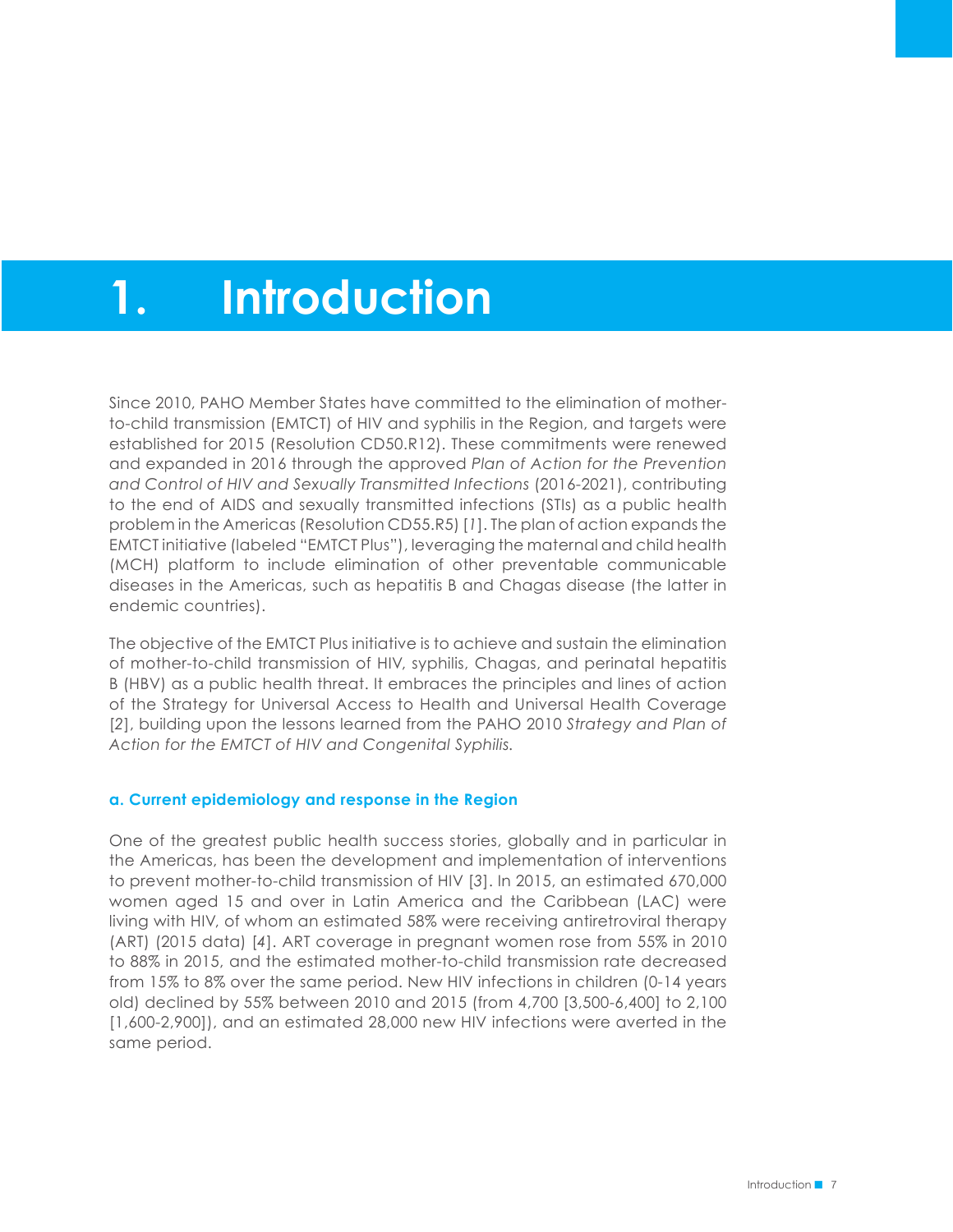In the case of syphilis, the prevalence among pregnant women in LAC varies significantly by country, ranging from 0.1% to 7.0% [5], with an estimated 63,000 infections in 2012 resulting in 14,000 adverse outcomes [*6,7*]. In 2015, PAHO estimated 22,800 cases of congenital syphilis and a rate of 1.7 cases per 1,000 live births in the Region. Screening for syphilis in pregnant women attending antenatal care reached 83% in 2015, and treatment of maternal syphilis stood at 84% [*8,9*]; however, there has been little progress over the past 5 years.

In the Americas, it is estimated that 2.8 million people (2.2-8.0 million), 2.1 million of them in LAC, live with chronic hepatitis B (HBV) infection, resulting in prevalence rates of 0.28% (0.22%-0.81%) and 0.33% (0.26%-0.95%) for the Region and LAC, respectively (2016 data). More than 13,000 deaths annually are estimated from HBV and related liver disease, including liver cancer. There were approximately 10,000 new chronic HBV infections in 2016, 56% due to perinatal transmission and the remainder to horizontal transmission in childhood. The Region is making important gains from decades-long universal HBV vaccination and catch-up campaigns [*10*], as all countries and territories include HBV vaccine in immunization schedules for children. In 2015, 89% of children under 1 year of age received the third dose of hepatitis B vaccine. Additionally, 36 of 52 (69%) countries/territories include an HBV birth dose, 22 of them as a universal vaccination policy (representing over 90% of the birth cohort of the Americas), and 14 countries and territories administer the birth dose exclusively to infants born to HBsAg-positive mothers. Birth-dose vaccination coverage in 19 reporting countries and territories with a universal birth-dose vaccination policy was 83% in 2015. Finally, several studies in the Region have shown decreases in HBsAg levels among children and young people in recent decades [*11-13*].

Approximately 65 million people in the Americas live in areas of exposure to Chagas disease and are at risk of contracting the disease. About 6 to 7 million people worldwide, a high proportion of whom reside in Latin America, are estimated to be infected with *Trypanosoma cruzi*. The prevalence of Chagas disease in pregnant women in Latin America ranges from 0.3% to 40%, depending on geographical area, and approximately 1.12 million women of childbearing age are estimated to be infected with the parasite (2010 estimate). The incidence of congenital *T. cruzi* infection is estimated to be at least 15,000 cases per year in Latin America. While other routes of transmission are decreasing in importance, congenital transmission has become proportionately more relevant, accounting for about one-third of new infections in 2010. As MCH services do not routinely screen mothers or newborns for Chagas in endemic areas, the disease in pregnancy and newborns may be underestimated. The rate of perinatal transmission is estimated to vary from 4% to 10% [*14,15*].

Since the early 1990s, the countries affected by Chagas disease have committed to providing a public health response with support from PAHO. This has generated a horizontal technical cooperation scheme among countries that has led to important achievements in Latin America: substantial reductions in transmission by domestic vectors including elimination of certain vector species, implementation of universal screening of blood donors for Chagas disease, increased coverage of and capacities for diagnosis and treatment of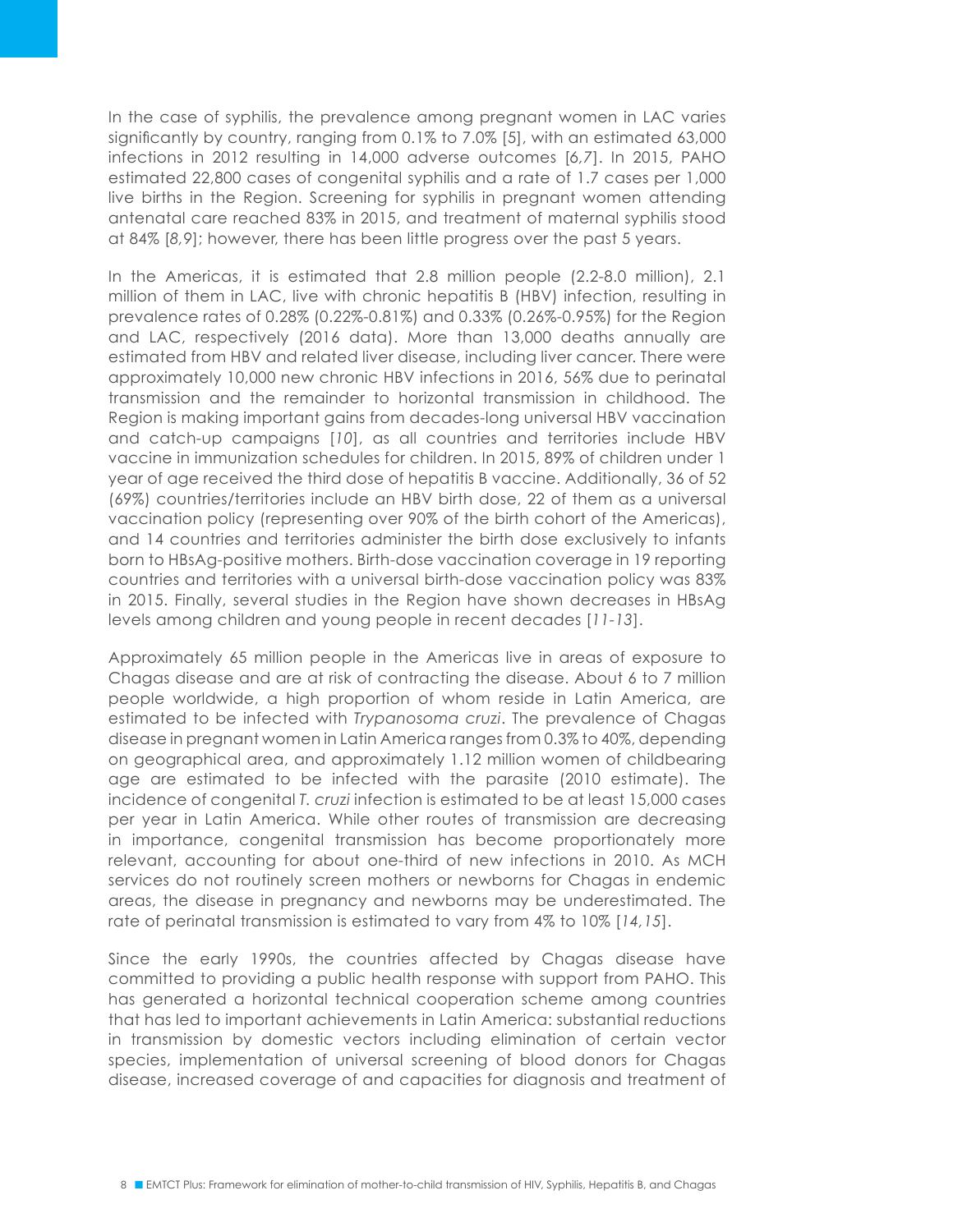congenital cases of Chagas, and increased coverage of diagnosis and access to treatment [*16*].

#### **b. Linkages with global and regional strategies**

The EMTCT Plus initiative spans the following global strategies and regional plans of action and targets (*Box 1*):

- *• Sustainable Development Goals* (SDGs), in particular Goal 3 to ensure health and well-being for all, including reproductive, maternal, and child health; communicable and noncommunicable diseases; universal health coverage; and access for all to safe, effective, quality, and affordable medicines and vaccines. Three relevant targets of Goal 3 are as follows: 1) ending epidemics of AIDS, tuberculosis, malaria, and neglected tropical diseases and combating hepatitis, water-borne diseases, and other communicable diseases by 2030; 2) ensuring universal access to sexual and reproductive health care services, including services related to family planning, information, and education, and integrating reproductive health into national strategies and programs by 2030; and 3) reducing the global maternal mortality ratio to less than 70 per 100,000 live births by 2030 [*17*].
- *• The Global Strategy for Women's, Children's and Adolescents' Health* (2016-2030) envisions a world in which all women, children, and adolescents in all settings realize their rights to physical and mental health and well-being, have social and economic opportunities, and are able to participate fully in shaping sustainable and prosperous societies. This global strategy supports the three targets of SDG Goal 3 [*18*].
- *• The WHO Global Health Sector Strategies on HIV, STIs, and Viral Hepatitis 2016-2021* outline the pathway towards ending AIDS and eliminating STIs and viral hepatitis as major public health threats by 2030. The strategies define impact and service coverage targets for 2020 and 2030, including elimination of mother-to-child transmission of HIV, hepatitis B, and syphilis, to be achieved through recommended actions undertaken by WHO and its Member States [*19-21*].
- *• The PAHO Plan of Action for the Prevention and Control of Viral Hepatitis (2015)* focuses on developing and implementing coordinated public health policies and interventions aimed at eliminating hepatitis B and C in PAHO Member States by 2030. It includes expansion of HBV vaccination coverage, such as timely birth doses and third doses for infants and expanded "catch-up" vaccinations for adults and youth at higher risk of infection. As of 2015, 8 out of 35 Member States (26%) had set the goal of elimination of hepatitis B [*22*].
- *• The PAHO Plan of Action for the Elimination of Neglected Infectious Diseases and Post-Elimination Actions (2016-2022)* addresses the elimination of 13 diseases in the Americas, including Chagas [*23*]. In addition, the *PAHO Strategy and Plan of Action for Chagas Disease Prevention, Control, and Care (2010)* includes the specific objective of supporting implementation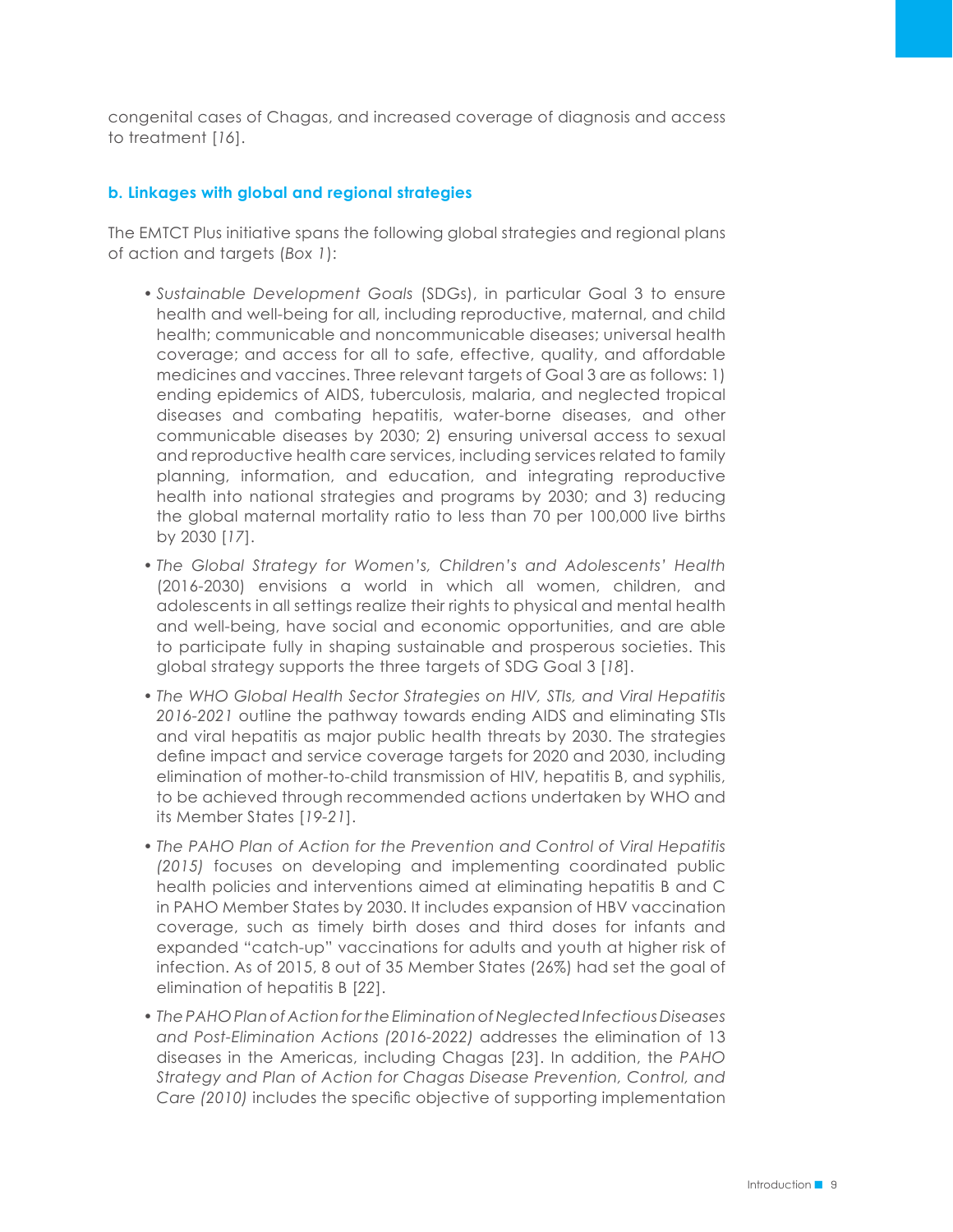of secondary prevention of congenital Chagas. It recognizes that reducing motherto-child transmission of Chagas requires *T. cruzi* screening for pregnant women as part of universal prenatal care as well as monitoring, diagnosing, and treating all newborns of infected mothers [*24*].

*• The Plan of Action on Immunization (2016- 2020)* recommends that all countries in the Region achieve at least 95% of the third dose of HBV vaccine in infancy. This plan of action is also aligned with the 2009 WHO position paper on hepatitis B vaccines, which encourages all countries to include a birth dose of hepatitis B vaccine for all newborns within the first 24 hours. By the end of 2016, 22 countries and territories in the Region had done so [*25-27*].

#### **Box 1.**

#### **Targets of the regional plans of action\***

*Rate of mother-to-child transmission (MTCT) of HIV:* 

*Target: 2% or less by 2020 [Baseline: 8% (2015)]*

*Incidence of congenital syphilis (cases/1,000 live births)*

*Target: 0.5 or less by 2020 [Baseline: 1.7 (2015)]*

*Number of countries with goal of elimination of mother-to-child transmission of hepatitis B* 

*Target: 5 by 2019 [Baseline: 1 (2012)]*

*Number of countries that maintain high HBV coverage (95% or above) as part of the routine childhood vaccination schedule (below 1 year of age)* 

*Target: 25 by 2019 [Baseline: 17 (2015)]*

*Number of countries that have included immunization of newborns against HBV within the first 24 hours in their vaccination programs* 

*Target: 25 by 2019 [Baseline: 22 (2015)]*

*Number of endemic countries and territories where the entire endemic country or territory, or the endemic territorial subdivision, has a domestic infestation index of less than 1%* 

*Target: 21 by 2022 [Baseline: 17 (2016)]*

*Number of endemic countries that have achieved the goal of elimination of Chagas disease and have developed and put in place measures to prevent disease resurgence or reintroduction*

*Target: 16 by 2022 [Baseline: 9 (2016)]*

*\*Based on PAHO regional plans of action*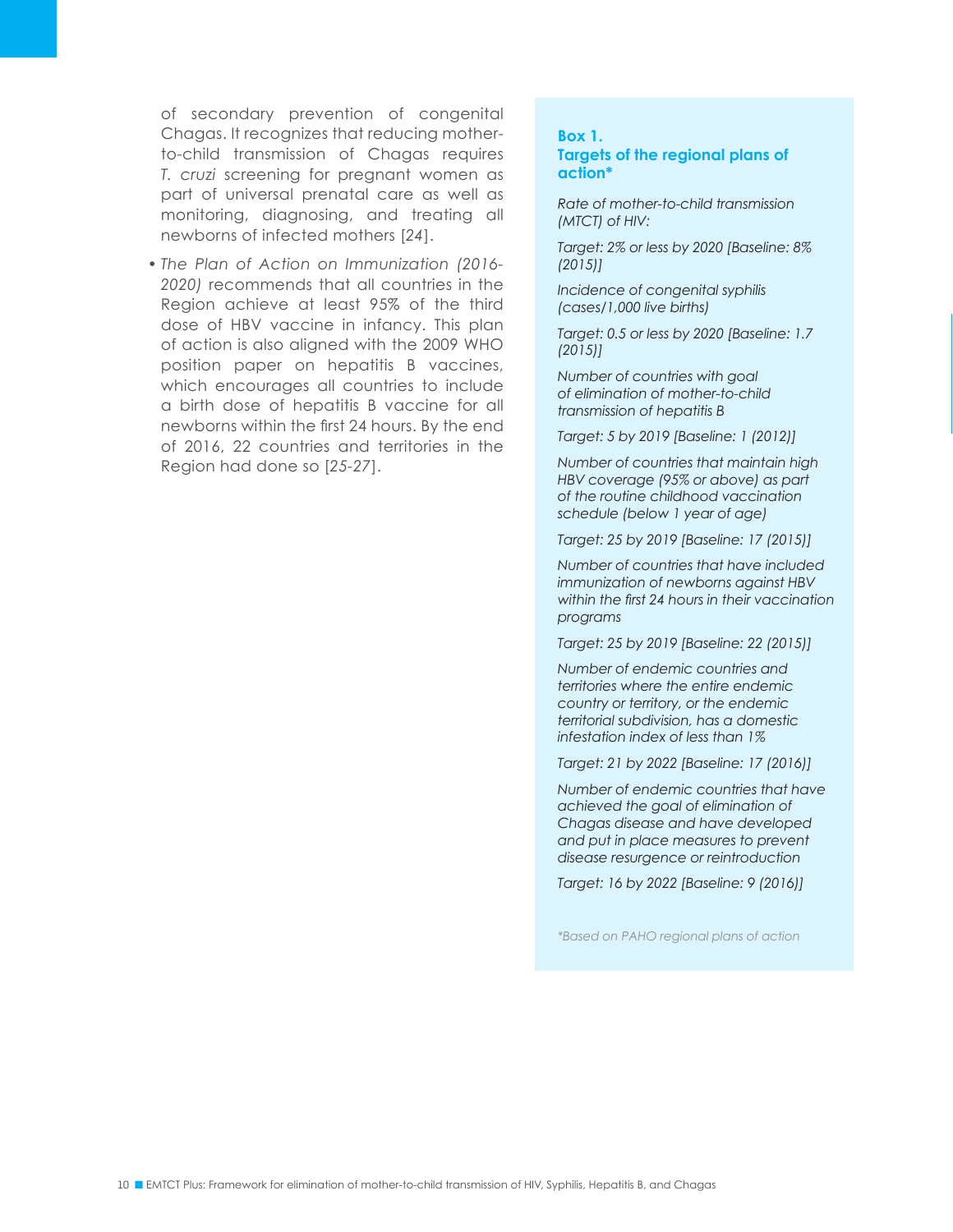# **2. Vision, Goal, and Targets of the EMTCT Plus Initiative**

The vision of the EMTCT Plus initiative is to have a generation free of HIV, congenital syphilis, hepatitis B, and Chagas disease.

The overarching goal of the regional initiative is to eliminate mother-to-child transmission of HIV, syphilis, Chagas, and/or perinatal hepatitis B in the Americas by 2020. Elimination targets are as follows:

- **• Reduction of the rate of MTCT of HIV to 2% or less;**
- **• Reduction of the incidence of congenital syphilis (including stillbirths) to 0.5 cases or less per 1,000 live births;**
- **• Reduction of HBsAg prevalence among 4- to 6-year-old children to 0.1% or less;**
- **• ≥90% of children cured of Chagas infection with post-treatment negative serology.**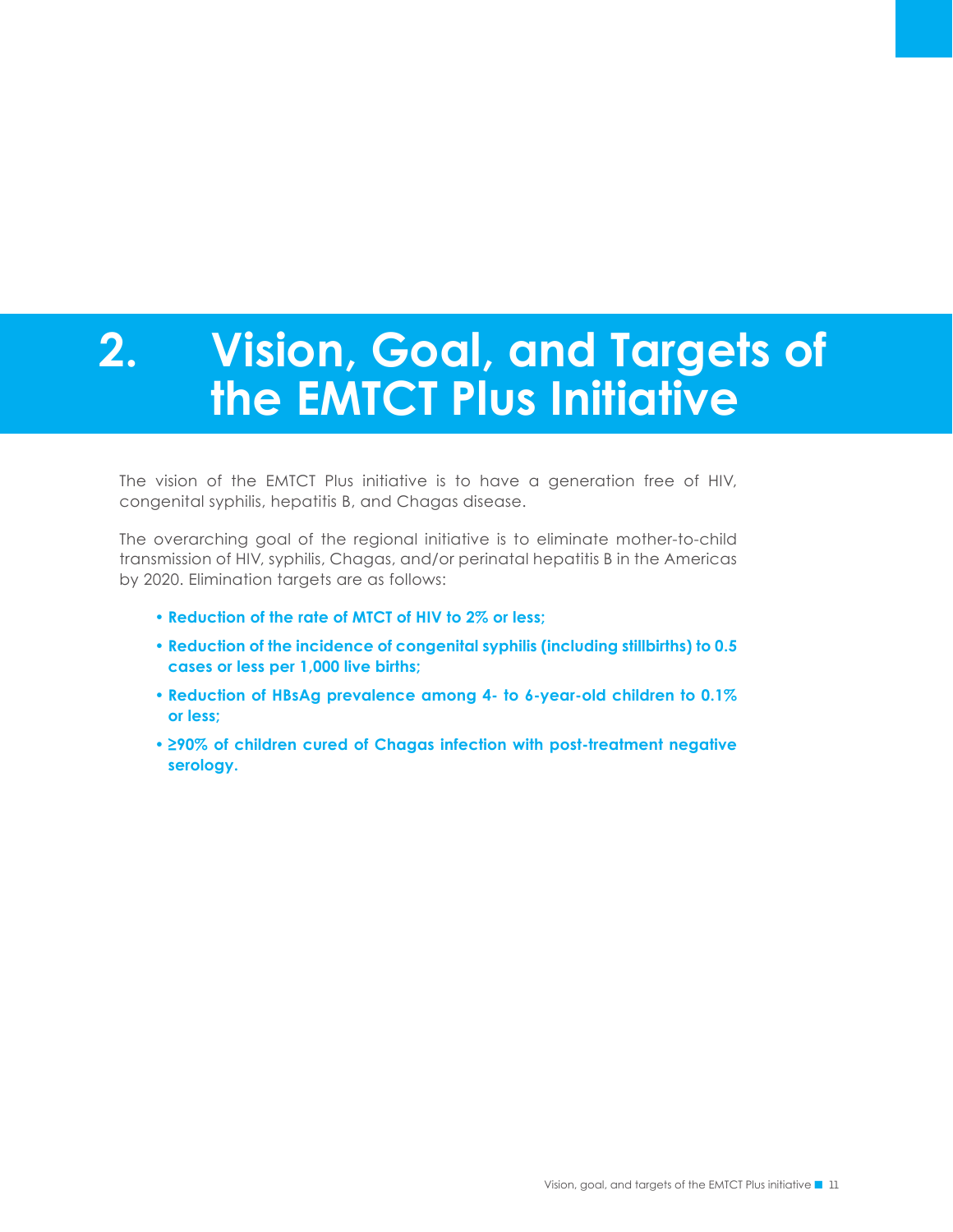In order to achieve and sustain these goals, the following programmatic objectives must be met and maintained:

| <b>Sexual and Repro-</b><br>ductive Health / Mo- | ۰         | Decrease unmet family planning needs to 10% or less<br>among women (15-49 years old)                                                                   |
|--------------------------------------------------|-----------|--------------------------------------------------------------------------------------------------------------------------------------------------------|
| ther-Child Health                                | ۰         | Increase coverage of antenatal care and hospital<br>deliveries to 95% or more                                                                          |
| <b>HIV and syphilis</b>                          |           | Increase coverage of HIV and syphilis screening among<br>pregnant women to 95% or more                                                                 |
|                                                  | ٠         | Increase coverage of adequate HIV and syphilis<br>treatment among pregnant women to 95% or more                                                        |
| <b>Hepatitis B</b>                               | $\bullet$ | Increase coverage of timely birth-dose vaccination<br>against HBV (≤24 hours) to 95% or more                                                           |
|                                                  | $\bullet$ | Increase coverage of third-dose vaccination against<br>HBV in childhood to 95% or more                                                                 |
|                                                  | ۰         | Increase coverage of timely birth-dose and third-dose<br>vaccination for hepatitis B in all provinces or areas to<br>more than 85% (supporting target) |
|                                                  | $\bullet$ | Increase HBsAg testing coverage among pregnant<br>women to 80% or more (supporting target)                                                             |
|                                                  | ۰         | Increase provision of HBV-specific immunoglobulin<br>(HBIG) to neonates with HBV-infected mothers to 80% or<br>more (supporting target)                |
| <b>Chagas</b>                                    | ٠         | Increase testing of pregnant women to 90% or more                                                                                                      |
|                                                  |           | Increase testing of neonates with seropositive mothers to<br>90% or more                                                                               |
|                                                  | ۰         | Increase treatment of seropositive mothers to 90% or<br>more                                                                                           |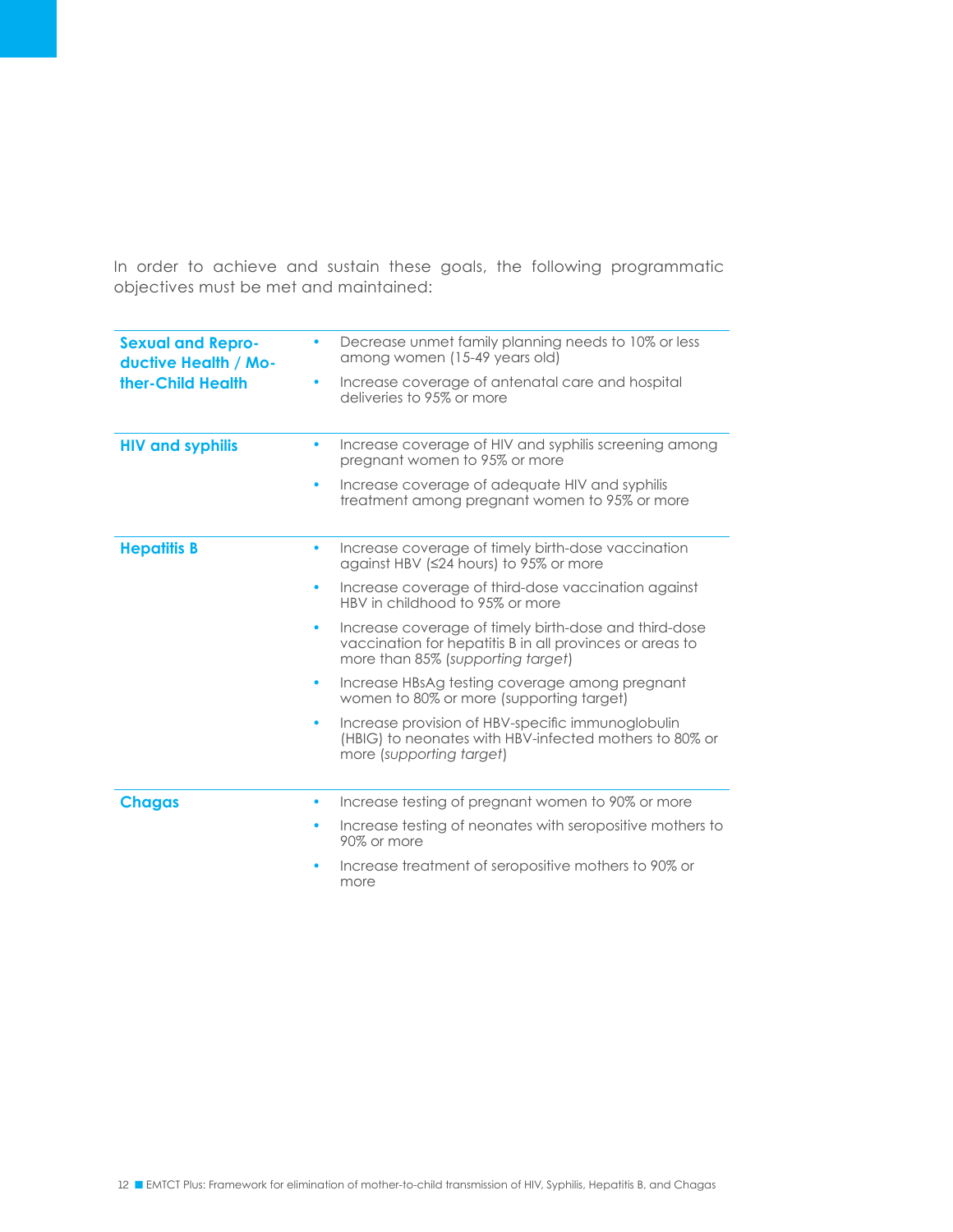# **3. The EMTCT Plus Conceptual Framework**

In 2015, Cuba became the first country in the world to be validated by WHO for having attained the goal of dual elimination [*28*], followed in 2016 by four countries and territories (Thailand, Belarus, Anguilla, and Montserrat). Also in 2016, Armenia and the Republic of Moldova reached the global elimination targets for HIV and syphilis, respectively [*29*]. In addition, several other countries and territories in the Caribbean have applied to be validated and are currently under the evaluation process. Key elements identified as substantially contributing to EMTCT of HIV and syphilis are 1) a strong political commitment at the highest levels associated with robust interprogrammatic planning and implementation of the national plan for dual elimination; 2) integration of PMTCT into MCH services; 3) quality follow-up and monitoring of mothers and children through strong health information systems able to capture programmatic targets in a timely manner; and 4) accessible quality-assured diagnostic services for HIV and syphilis and, when appropriate, use of point-of-care technology [*30*]. Furthermore, public health approaches promoted by WHO based on the principles of simplification, standardization, decentralization, equity, patient and community participation, and optimal use of available human resources have guided the planning and implementation of the successful EMTCT strategy in the Region *[31*]. The EMTCT Plus initiative is built upon these lessons learned.

Prevention of perinatal HBV, as well as prevention of MTCT of HIV, syphilis, and Chagas, requires sequential interventions targeted to women prior to and during pregnancy and to mothers and their infants. The **conceptual framework** of the EMTCT Plus initiative builds on that used for the dual MTCT elimination of HIV and syphilis, and it is composed of **three lines of action** complying with the principles of human rights, gender equality, and community engagement (*Figure 1*).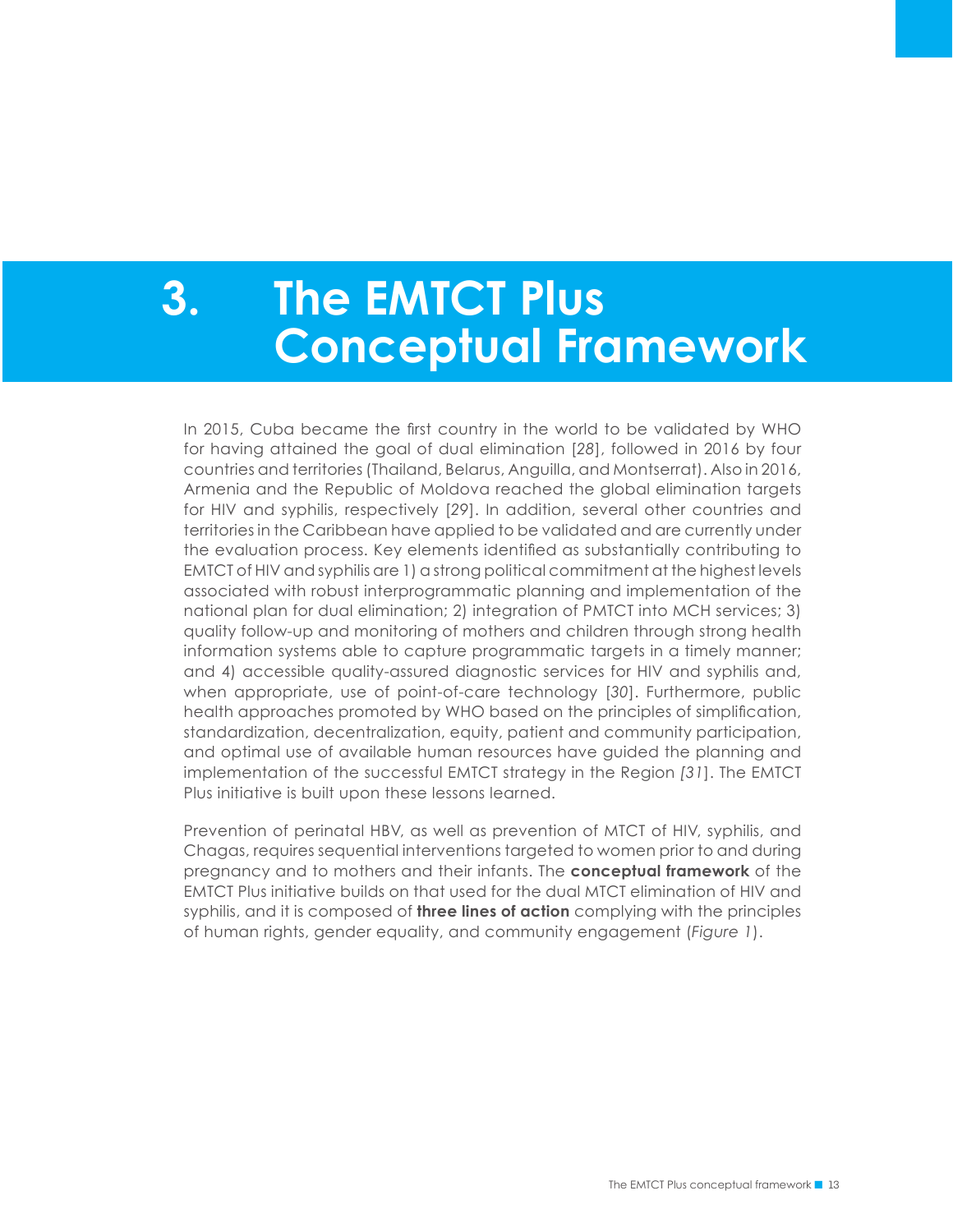



• Increase testing of pregnant women to 290% Increase testing of pregnant women to ≥90%

≤10%

14 ■ EMTCT Plus: Framework for elimination of mother-to-child transmission of HIV, Syphilis, Hepatitis B, and Chagas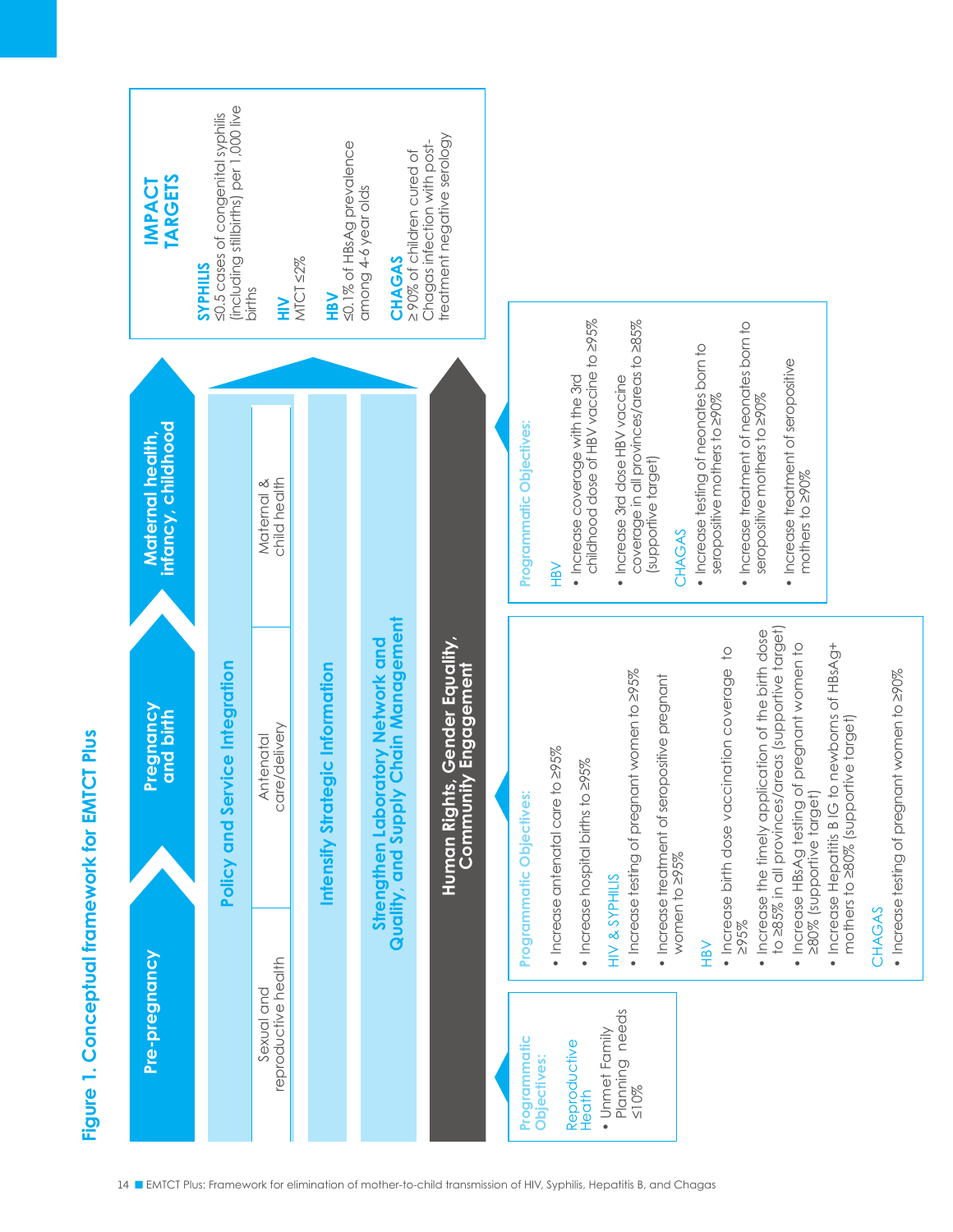#### **Box 2.**

**The World Health Organization's six functional aspects or "building blocks" that make up a health system [***32***]**

- Effective l**eadership and governance** ensure that strategic policy frameworks exist and are combined with capable oversight, coalition building, regulation, and accountability.
- A good **health financing** system raises adequate funds for health in ways that ensure access to services and protection from financial catastrophe or impoverishment caused by medical expenses. It provides incentives for providers and users to be efficient.
- A well-performing **health workforce** is one that is competent and works in ways that are responsive, fair, and efficient to achieve the best health outcomes possible given available resources and circumstances.
- Quality **health services** deliver effective, safe, high-quality health interventions to those who need them, with minimum waste of resources.
- A well-functioning **health information system** ensures the production, analysis, dissemination, and use of reliable and timely information on health determinants, health system performance, and health status.
- A well-functioning health system ensures equitable access to **essential medical products, vaccines, and technologies** of assured quality, safety, efficacy, and cost-effectiveness and their scientifically sound and cost-effective use.

The lines of action of the framework are mutually complementary and jointly define the provision of a comprehensive set of interventions needed to prevent new infections. Each line of action incorporates the World Health Organization (WHO) health system "building blocks" (see Box 2) to strengthen the provision of effective health services along the cascade of care towards elimination of these infectious diseases.

#### Line of action 1: Integrate HIV/STI/HBV/Chagas interventions within sexual and *reproductive health, antenatal care, maternal and child health, and family and community health policies, programs, and services*

Achievement and maintenance of the EMTCT targets requires the availability of a range of quality, comprehensive, and integrated health services and guided and supported plans, policies, and programs, including:

- Sexual and reproductive health (SRH) services free of stigma and discrimination that promote primary prevention of HIV, syphilis, HBV, and Chagas (in endemic countries);
- ANC that includes routine early screening for HIV and syphilis, counseling on HBV vaccination and HBV testing when these services are incorporated in national policies, screening for Chagas in endemic areas, and appropriate care, referral, and follow-up of pregnant women and sexual partners who test positive;
- Maternal health care services that include adequate intervention at birth and follow-up and care for exposed infants, mothers, and families.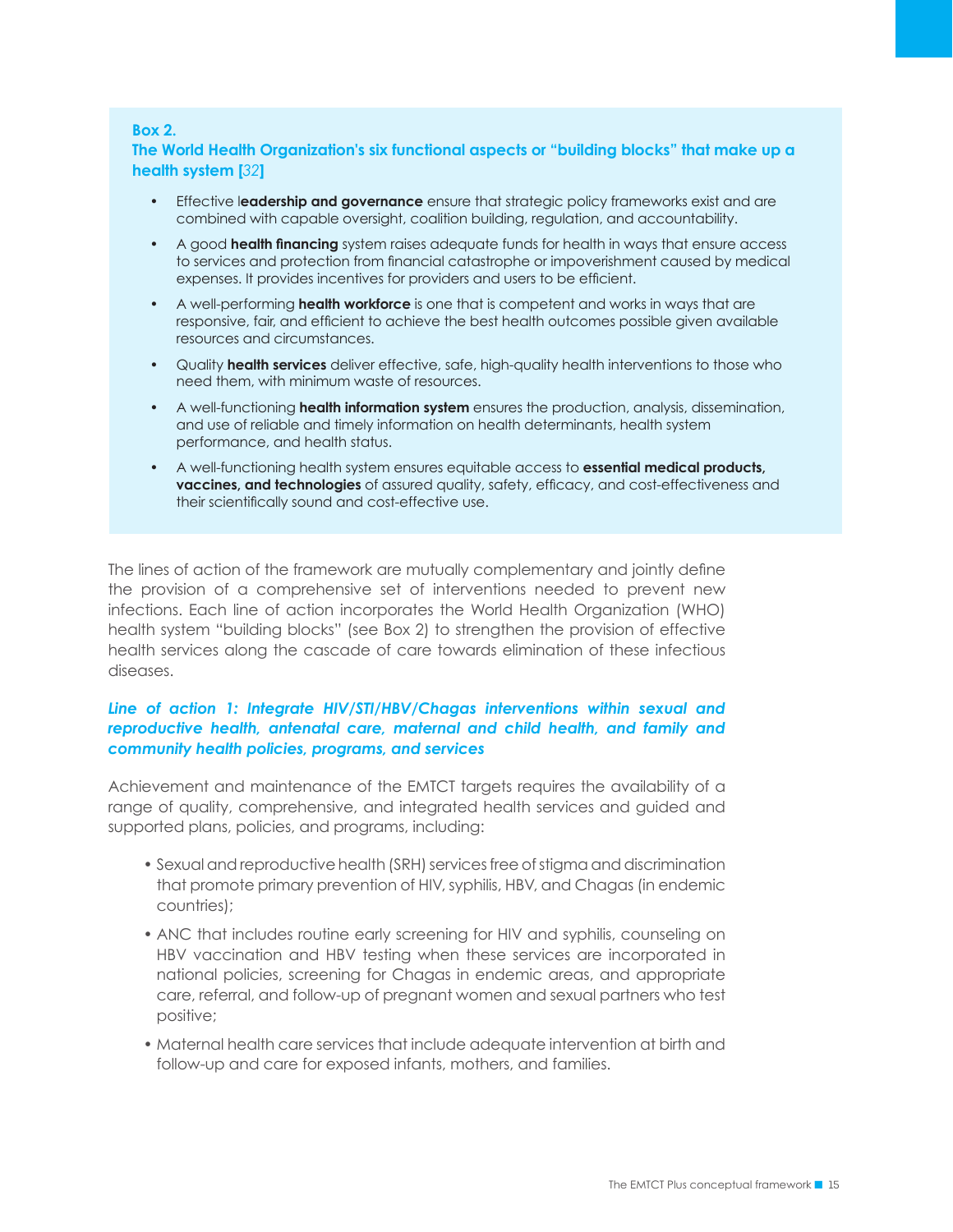Annex 1 highlights a list of interventions within the scope of an integrated provision of care strategy as part of the EMTCT Plus initiative. Principles guiding interventions proposed in the context of EMTCT Plus must be (a) evidence-based, (b) consistent with national/regional health priorities as described in national health plans and program-specific strategies, and (c) targeted to address gaps in the coverage of interventions across the continuum of care and improve the quality of their delivery. In addition, EMTCT of HIV, syphilis, Chagas, and perinatal HBV could benefit from the provision of one-stop or point-of-care (e.g., single visits for multiple health needs) services and reductions in the number of health care visits, which would improve linkages between communities and health facilities and strengthen referral systems. Decentralization and integration of service procedures and technologies into primary health care services can also promote adherence to and retention in care.

Furthermore, achievement and maintenance of the targets require a substantial increase in service coverage, with strong efforts to include those most vulnerable to acquiring and transmitting these infectious agents, who are often excluded from mainstream health care.

An integrated and standardized focus that includes comprehensive primary health care services and a community-based approach from early antenatal visits to postnatal care has the potential to substantially improve overall mother and neonatal child health.

Greater coverage of EMTCT of HIV, syphilis, HBV, and Chagas at the primary care level could be combined with provision of point-of-care services and reductions in health care visits. In this sense, community screening through outreach teams (nonlaboratory personnel) as an alternative model to expand antenatal screening for these infections and reach pregnant women unaware of their serostatus needs to be considered.

#### *Proposed actions at the country level:*

- Ensure high-level commitment to EMTCT of HIV, syphilis, and Chagas (where appropriate) as well as perinatal HBV, which should be reflected in national health plans and legislation (when appropriate);
- Ensure that policies, norms, standards, and guidelines for the prevention, diagnosis, management, and care of HIV, syphilis, Chagas, and perinatal HBV are developed/updated and linked to the MCH platform;
- Update national immunization schedules to include HBV vaccination for all neonates within 24 hours of birth;
- Establish interprogrammatic coordination and consider using a health systems perspective in planning, implementing, and monitoring the EMTCT Plus national plan of action;
- Ensure adequate human resources and training for integrated service delivery, considering task shifting as needed;
- Ensure adequate financial resources for integrated service delivery, including appropriate procurement and a robust supply chain management system;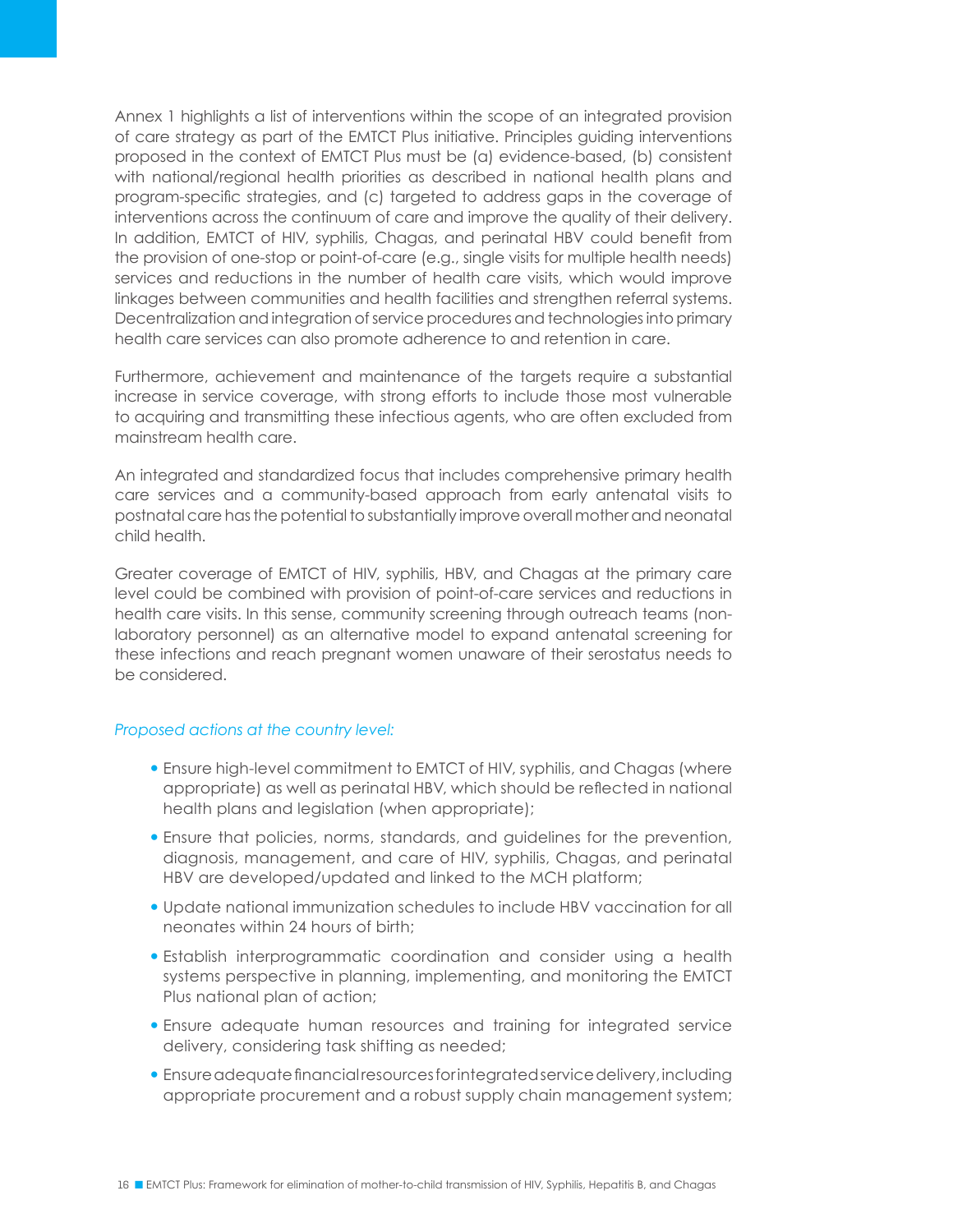- Consider innovative delivery systems for provision of services in hard-toaccess settings;
- Promote high levels of coverage of early antenatal care (before 20 weeks of gestation);
- Ensure the availability of quality comprehensive and integrated health services, including SRH, ANC, and MCH services with the capacity to provide adequate and timely diagnosis, care, treatment, and follow-up;
- Promote reduction of stigma, discrimination, and gender-based violence faced by women living with HIV, syphilis, HBV, and Chagas infection.

#### *The Pan American Health Organization and its partners should:*

- Provide Member States with technical cooperation for the implementation of EMTCT Plus as reflected in national health plans;
- Support Member States in the adaptation and use of PAHO/WHO policies, technical guidelines, and tools related to EMTCT Plus;
- Support Member States by providing technical cooperation to improve human resources capacity for provision of integrated service delivery, including task shifting as needed;
- Support Member States in estimating and allocating the national resources required for implementation of EMTCT Plus;
- Support Member States in determining appropriate health care service delivery models based on epidemiological considerations as well as structural and health system factors at the country level;
- Provide technical cooperation to Member States to ensure access to quality, safe, and effective medicines and supplies through the PAHO Strategic Fund.

#### *Line of action 2: Intensify strategic information on HIV, syphilis, HBV, and Chagas in maternal and child health services*

This line of action highlights the need to strengthen monitoring and evaluation and surveillance systems across programmatic areas, including primary prevention, antenatal care, diagnosis and treatment, linkage and retention to care, and followup. The main purpose of this line is to support countries in generating information to monitor how their program is performing, to determine whether targets are being reached, and to identify gaps and challenges.

Various structures at the global and the regional and national levels have been established to monitor progress in HIV and congenital syphilis elimination while guiding and coordinating progress to validate country-level elimination once countries have reached and maintained the established goals that could be adapted to the inclusion of HBV and Chagas into the initiative. In addition, there are tools for the assessment of the structure of programs, the availability and accessibility of services, the adequacy of laboratory networks, and compliance with basic human rights and gender equality and community engagement principles. These tools allow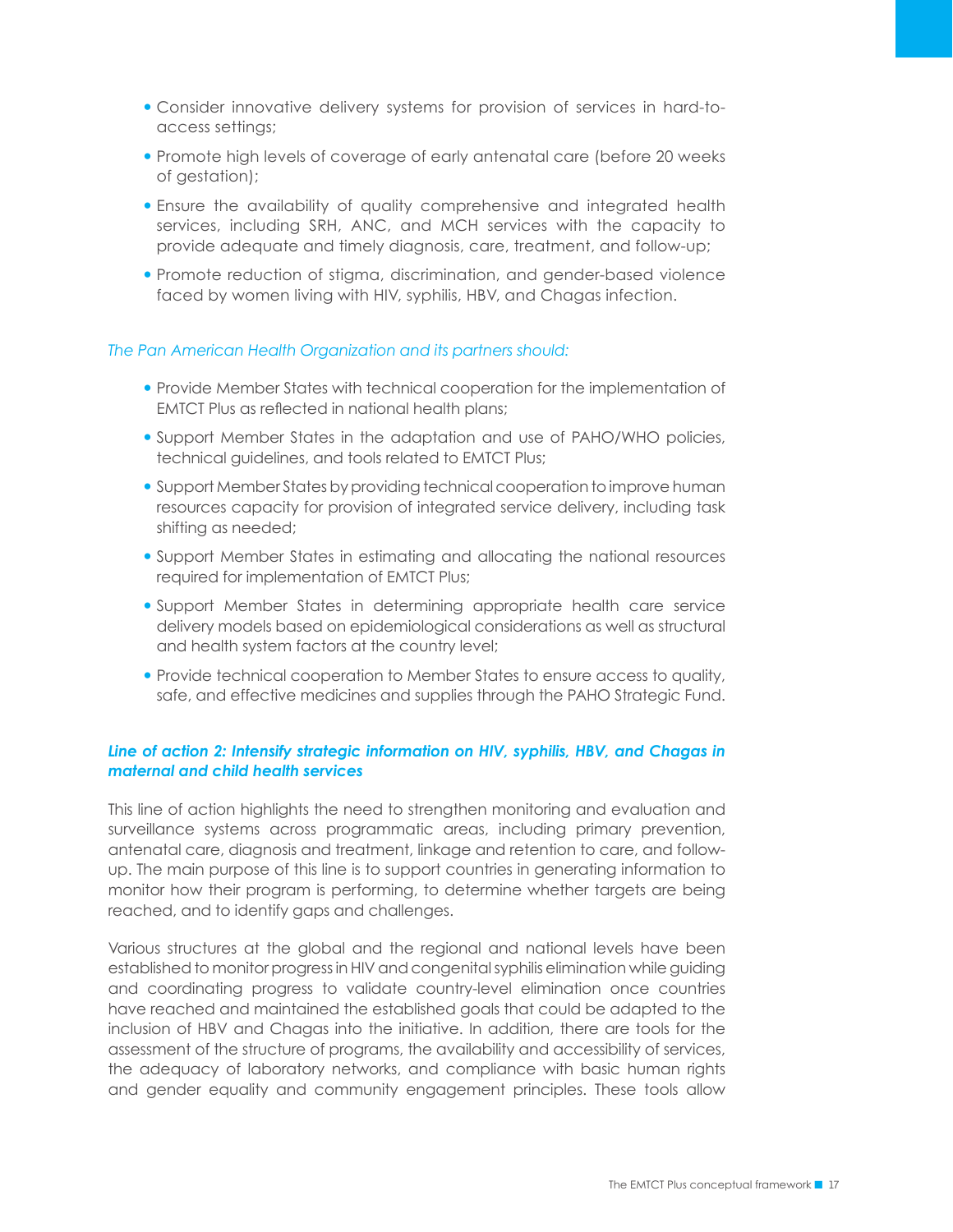confirmation and documentation of the achievement of EMTCT targets for HIV and syphilis, which will require updating and adaptation to include MTCT of Chagas and perinatal HBV.

#### *Proposed actions at the country level:*

- Define national baselines and targets for the achievement of one or more diseases within the EMTCT Plus initiative;
- Consider implementing a method to estimate the prevalence of HBsAg among children aged 4-6 using mathematical models or integrated populationbased surveys;
- Review and update national surveillance protocols and tools to ensure that all essential data elements for the monitoring of EMTCT Plus can be collected;
- Review and harmonize surveillance case definitions and align them with international definitions;
- Ensure that adequate systems are in place for timely collection, collation, analysis, and dissemination of local-, regional-, and national-level information and that this information is used for strategic planning;
- **.** Introduce or strengthen national systems for monitoring of fetal death and its causes;
- Strengthen routine program monitoring at all levels to improve program and service delivery;
- Develop mechanisms for case finding and case investigation;
- Actively explore opportunities to include monitoring of primary prevention indicators in existing population-based surveys;
- Foster partnerships with private-sector organizations to facilitate data reporting;
- Document through standardized protocols and procedures the epidemiological process that will bring the country to elimination levels.

#### *The Pan American Health Organization and its partners should:*

- Provide technical cooperation for Member States to strengthen routine program monitoring at all levels for the improvement of its implementation and service delivery
- Provide technical cooperation for Member States to define national baselines and targets for the achievement of one or more diseases within the EMTCT Plus initiative;
- Provide technical cooperation for Member States on the review of national surveillance protocols and tools to ensure that all essential data elements for the monitoring of EMTCT Plus can be collected;
- Ensure technical support for adoption of international case definitions;
- Provide technical cooperation for Member States on the analysis and use of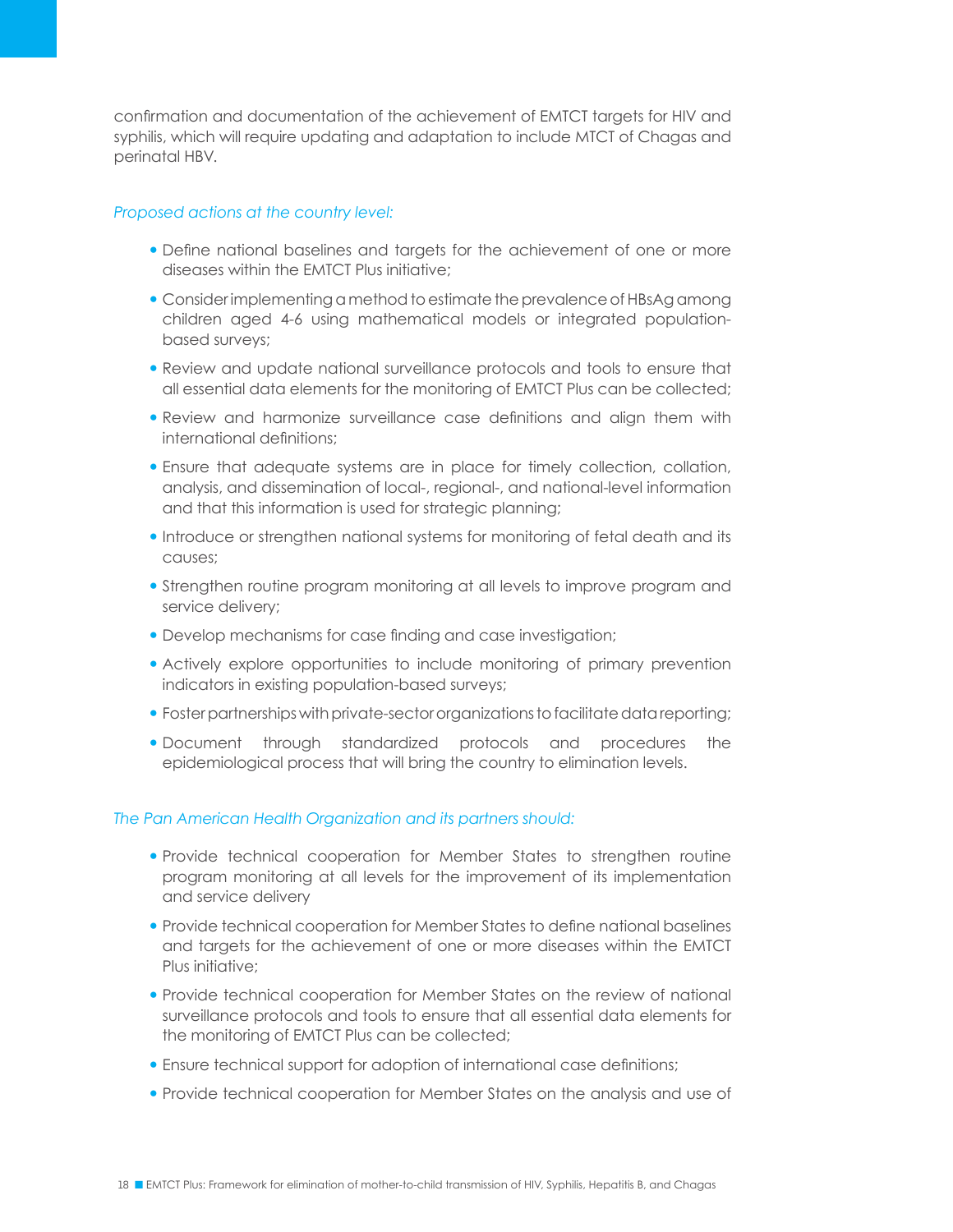EMTCT-related monitoring data for strategic planning and improvements in program and service delivery;

- Provide technical cooperation for Member States on the development, implementation, or inclusion of primary prevention indicators in populationbased surveys;
- Provide guidance for Member States on documenting the epidemiological process that will bring the country to elimination levels through standardized protocols and procedures.

#### *Line of action 3: Improve the laboratory network and quality and supply chain management*

A national reference laboratory system that ensures high-quality services and provides support to lower-level laboratories is critical for implementation of the elimination strategy. It is essential that tests are available at the most appropriate level of services and that high-quality testing—regardless of level—is assured. Clearly defined national guidance outlining the roles and responsibilities of different levels of laboratories, as well as development of and adherence to standard operating procedures that are appropriate to the level of the laboratory, is also essential. Additionally, laboratories must adhere to standard operating procedures, including internal and external quality assurance and proficiency testing.

Reliable and affordable supplies of commodities are also critical for the operational efficacy and success of the EMTCT Plus framework. They affect the quality of services, and their availability and cost can influence uptake of services. An effective commodity management system must be in place to ensure accessibility of drugs and commodities, both at the service delivery level and in referral services.

#### *Proposed actions at the country level:*

- Strengthen the national laboratory network to provide quality-assured diagnostics for HIV, syphilis, HBV, and Chagas disease;
- Develop and/or update guidelines defining roles and responsibilities of laboratories at different levels and standard operational procedures appropriate to each level;
- Review and optimize testing practices to minimize the time needed for diagnoses and introduce point-of-care testing where feasible and appropriate;
- Review testing practices to ensure adequate screening algorithms;
- Update infant diagnosis practices to ensure early and efficient diagnoses;
- Strengthen procurement systems to ensure uninterrupted availability of testing supplies;
- Ensure accuracy of test results (including performance evaluations of HBV rapid tests) through establishment of effective oversight measures, including appointment of quality officers, oversight, proficiency testing, and other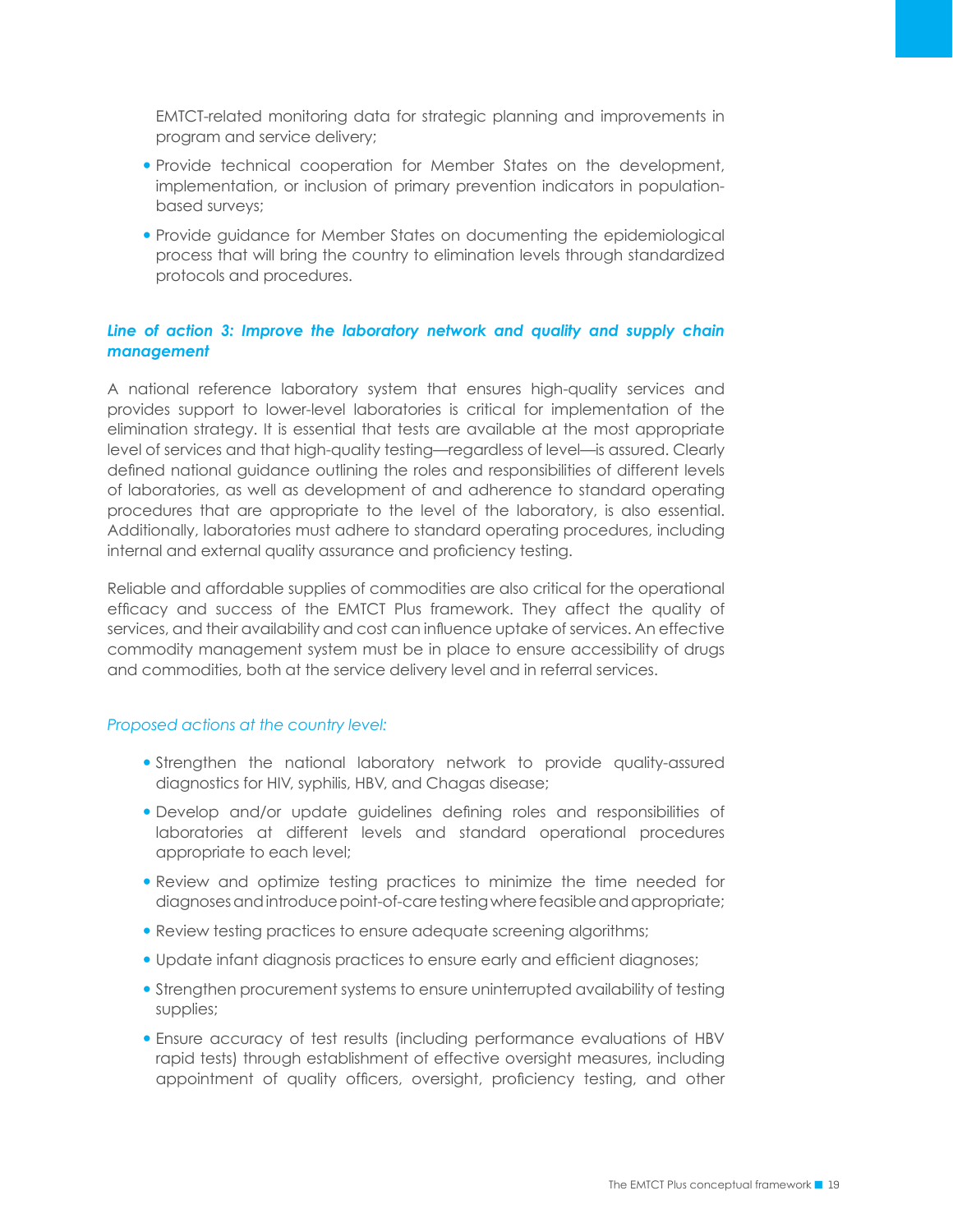quality control measures, at all levels of the laboratory network and at the point of care (non-laboratory settings);

 Implement training of laboratory staff in appropriate testing procedures, including adhering to internal and external quality assurance and proficiency testing.

#### *The Pan American Health Organization and its partners should:*

- Support Member States in developing and/or updating laboratory guidelines, diagnostic algorithms, and standard operational procedures;
- Provide technical cooperation for strengthening procurement systems to ensure uninterrupted availability of testing supplies;
- Support Member States in introducing proficiency testing and other quality control measures at all levels of the laboratory network and at the point of care (non-laboratory settings).

#### *Cross-cutting actions: Human rights, gender equality, and community engagement*

The EMTCT Plus framework reflects the unwavering commitment of PAHO/WHO to the principles of *human rights, gender equality, and community engagement*. Integration of human rights into the framework implies the guarantee of freedom of choice and protection of autonomy, confidentiality, and informed consent equally and to all—at all times.

Gender equality considerations are particularly pertinent in the context of motherto-child transmission of HIV and syphilis, since gender norms and practices can significantly shape the enjoyment of sexual and reproductive health and rights of women and health outcomes for their children. Promoting and ensuring gender equality can significantly influence the opportunities of women and girls to access necessary information and services, make decisions about their sexuality and reproduction, and protect themselves against STIs.

In addition, engaging affected people has many benefits and helps to ensure that women access and remain in care and obtain the treatment they need to keep themselves and their children well. This involvement should be multidimensional and should include the policy-making process, program development and implementation, advocacy, and service delivery.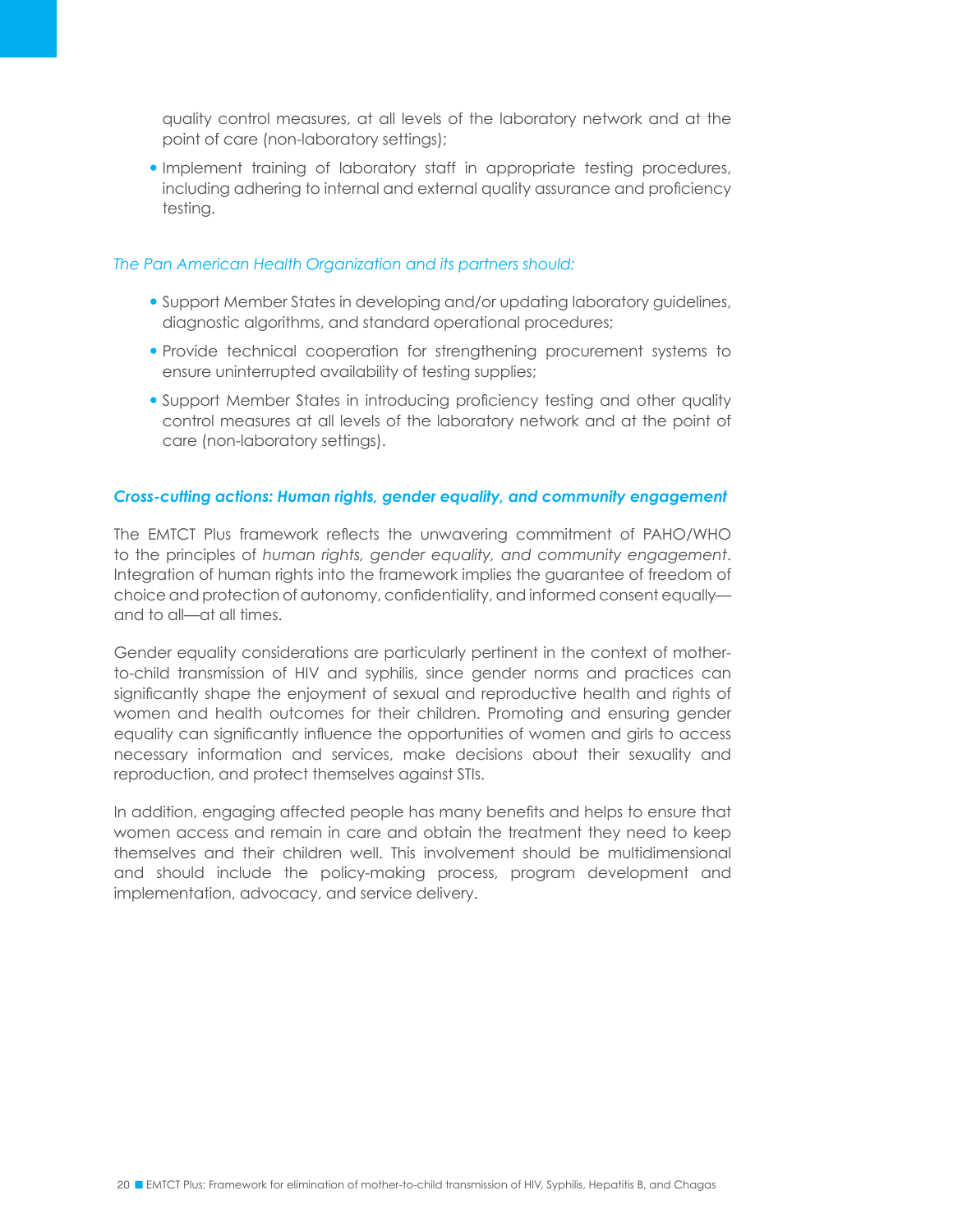### **Annex 1. EMTCT Plus interventions at different levels of the health system**

#### **ADOLESCENCE AND PRE-PREGNANCY**

- Information, education, and communication campaigns within EMTCT Plus on prevention of infections
- Family planning, including facilitated access for female and male adolescents without legal barriers, and promotion of male involvement
- Offering of HIV and syphilis testing, implementation of partner testing, notification, and assurance of linkage to care
- Prevention of and protection from gender-based violence
- Prevention and management of STIs
- Vaccination of adolescents not previously vaccinated as part of the official immunization schedule
- Diagnosis and treatment of *T. cruzi*-infected girls and women of childbearing age

#### **PREGNANCY**

- Increased early access to antenatal care
- Management of unintended pregnancies
- Appropriate provision of ANC packages, including promotion of male involvement
- Prevention of and protection from gender-based violence
- Routine serological screening for HIV and syphilis as well as Chagas disease and hepatitis B (HBsAg) when part of national policy
- Counseling on the importance of timely HBV birth-dose vaccinations for newborns
- Vaccination against hepatitis B if women did not complete the schedule and in high-risk situations (e.g., more than one sexual partner during the previous 6 months, sexually transmitted disease diagnosis, injection drug use, partner positive for HBsAg)
- Treatment and follow-up of seropositive pregnant women with:
	- ◊ HIV: antiretroviral therapy
	- ◊ Syphilis: benzathine penicillin Ga
	- ◊ HBV+: referral for evaluation and treatment eligibilityb
	- ◊ HBV+/HIV+: antiretroviral therapy including tenofovir and lamivudine (or emtricitabine)c
- Follow-up of Chagas-seropositive pregnant women

#### **CHILDBIRTH**

- *• T. cruzi* parasitological and serological screening of newborns with infected mothers
- HBV-specific immunoglobulin (HBIG) (100 IU) within 12 hours of birth (HBsAg+ women)
- Hepatitis B birth-dose vaccination: monovalent, first 24 hours
- Infants born to mothers with HIV: dual prophylaxis (AZT twice daily/NVP once daily) for first 6 weeks of life

#### **POSTNATAL PERIOD: MOTHERS**

- Easy access to family planning after delivery
- Treatment of *T. cruzi*-seropositive mothers after pregnancy (benznidazole and nifurtimoxd)
- Women tested for HBsAg: negative result = HBV vaccination (if part of national policy); positive result = referral for treatment evaluation and eligibility<sup>b</sup>
- HIV-positive women: ensure access to care and treatment adherence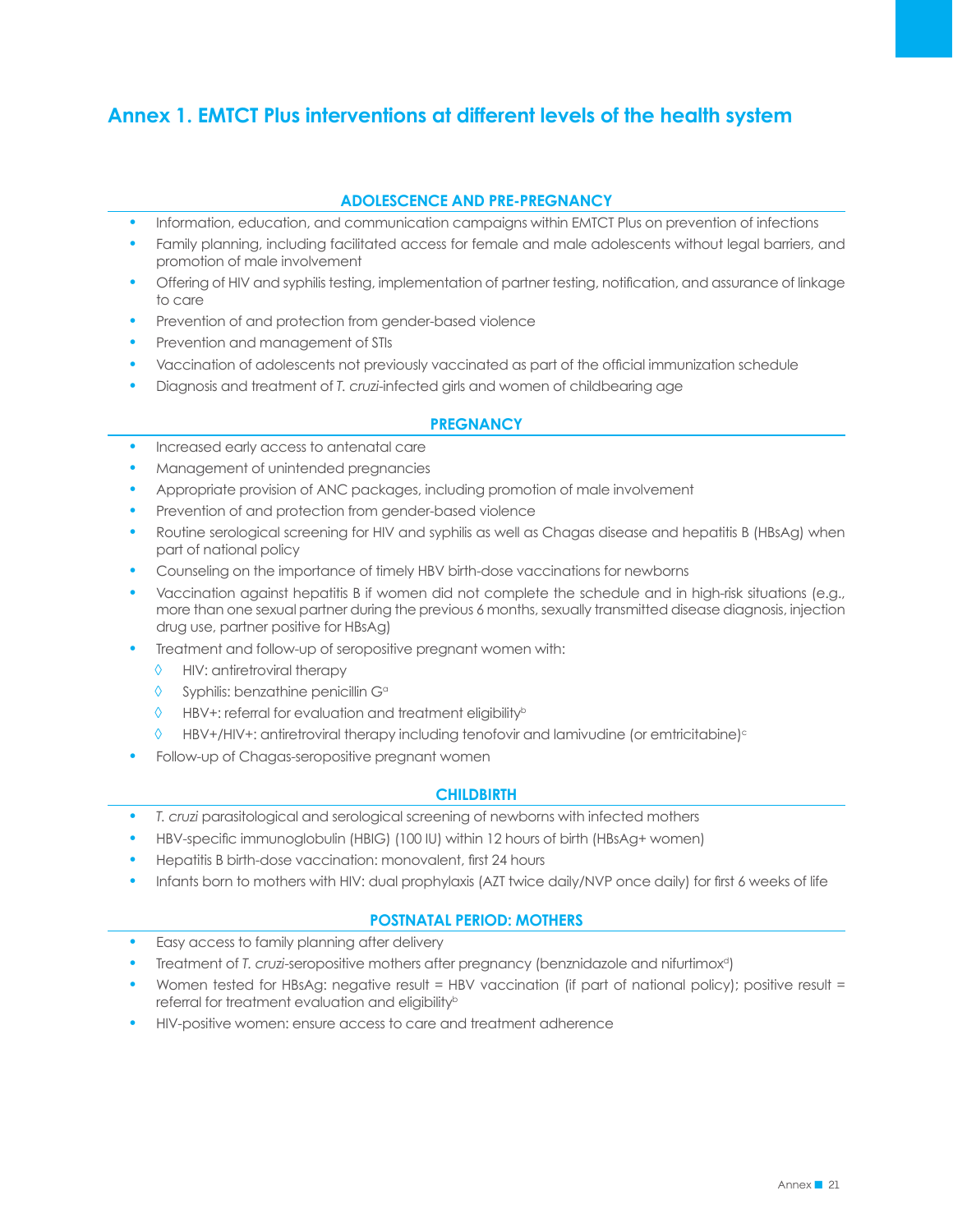#### **POSTNATAL PERIOD: NEWBORNS**

- HIV-exposed infants:
	- ◊ Early infant testing: PCR 4-6 weeks, with second sample if positive
	- HIV serology (rapid diagnostic tests) at 9 months (excluding HIV infection)
	- ◊ Comprehensive care of children infected with HIV
- Infants with congenital syphilis and syphilis-exposed infantse: treat and follow up with clinical and serological monitoring until negativef
- HBV-exposed infants (mother's known serology = HBsAg+): evaluate 1-3 months after completing vaccination scheme (HBsAg)
- Complete hepatitis B vaccine series (combination vaccine) in 1 year: 2, 4, and 6 months (*minimum 4-week interval between doses*)
- *• T. cruzi* serology of newborns with infected mothers (at 8 months)
- Treatment of *T. cruzi-seropositive children before* 1 year of age (benznidazol or nifurtimox)<sup>d</sup> and clinical and serological monitoring until negative
- Immediate treatment of all newborns with positive parasitology for *T.cruzi.*

#### **CROSS-CUTTING INTERVENTIONS**

- Health information, education, and communication campaigns
- Support for social mobilization and community engagement
- Chagas disease: accelerate actions to interrupt domiciliary transmission by he principal vectors
- Chagas disease: consider serological testing of siblings of infants infected with *T. cruzi* (cluster approach)
- Syphilis and HIV: notify, test, and treat sexual partner(s)
- HBV: vaccinate children and adolescents not previously vaccinated (catch-up vaccination) as part of the official immunization schedule
- HBV testing (HBsAg) of sexual partners, children and other family members, and close household contacts with HBV infection (vaccination of those who are HBsAg negative and those not previously vaccinated)

**Benzathine penicillin G 2.4 million units once intramuscularly for early syphilis OR benzathine penicillin G 2.4 million units intramuscularly once weekly** for 3 consecutive weeks for late syphilis or unknown stage of syphilis.

bAll adults, adolescents, and children with chronic hepatitis B (CHB) and clinical evidence of compensated or decompensated cirrhosis (or cirrhosis based on APRI score >2 in adults). Treatment is also recommended for adults with CHB who do not have clinical evidence of cirrhosis but are more than 30 years of age (in particular) and have persistently abnormal ALT levels and evidence of high-level HBV replication (HBV DNA >20,000 IU/mL), regardless of HBeAg status. When antiviral therapy is indicated, nucleos(t)ide analogues, which have a high barrier to drug resistance (tenofovir or entecavir), are recommended.

<sup>c</sup>In HBV/HIV-coinfected adults, adolescents, and children aged 3 years or older, tenofovir + lamivudine (or emtricitabine) + efavirenz as a fixed-dose combination is recommended as the preferred option to initiate ART.

The recommended dose of benznidazole in infants, as in adults, is 5-7 mg/kg per day; doses of benznidazole up to 10 mg/kg per day can be used in neonates and infants aged <1 year. Recommended doses of nifurtimox in neonates and infants are 10-15 mg/kg per day. The recommended duration of treatment is 60 days and should not be <30 days.

eInfants who are clinically normal but whose mothers had untreated syphilis, inadequately treated syphilis (including treatment within 30 days of delivery), or syphilis that was treated with non-penicillin regimens (the WHO STI guideline suggests aqueous benzyl penicillin or procaine penicillin). f Aqueous benzyl penicillin 100,000-150,000 U/kg per day intravenously for 10-15 days OR procaine penicillin 50,000 U/kg per day single dose intramuscularly for 10-15 days, and testing for syphilis every 3 months up to 18 months of age.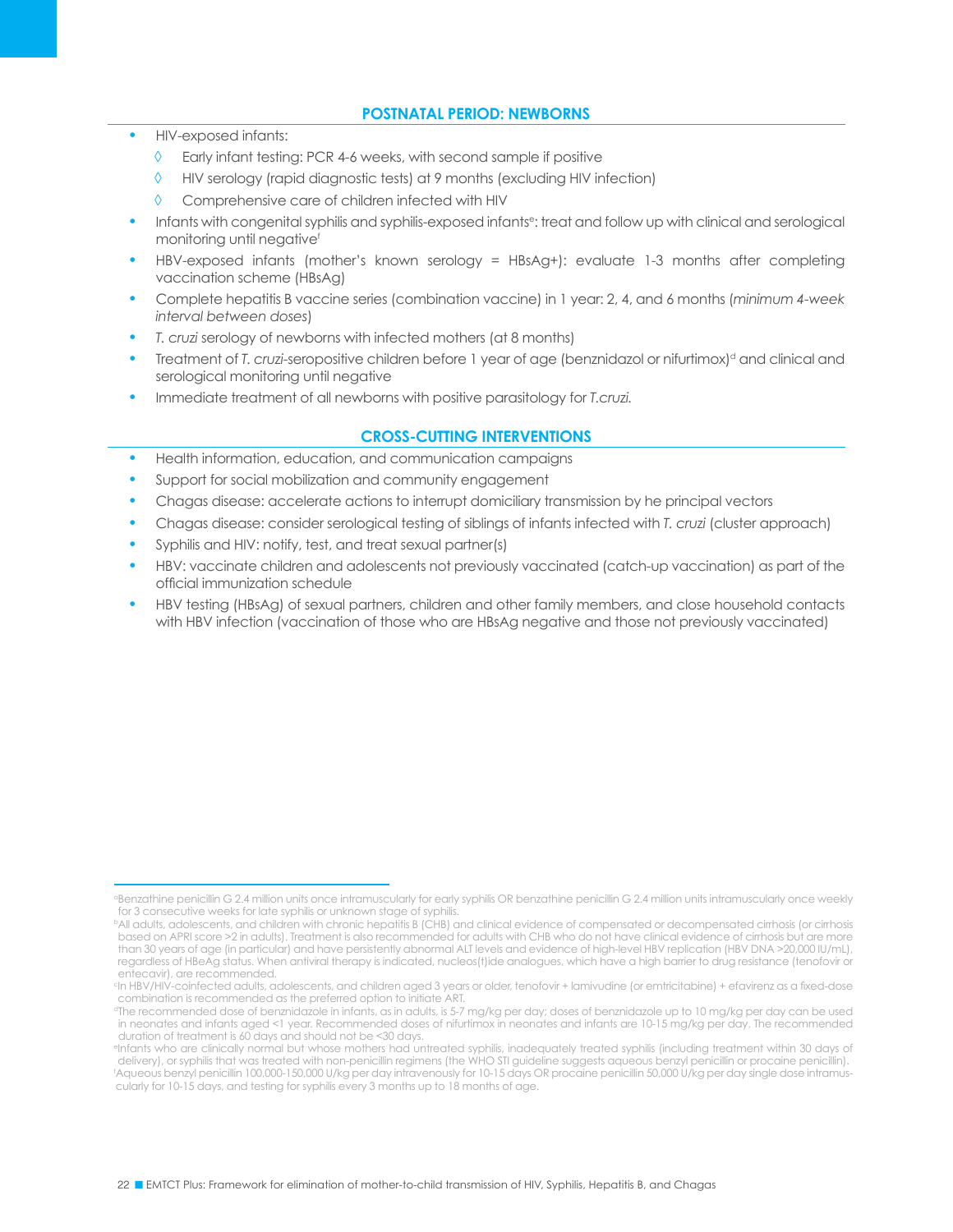### **REFERENCES**

- 1. Pan American Health Organization. Plan of Action for the Prevention and Control of HIV and Sexually Transmitted Infections 2016-2021. 55th Directing Council of PAHO, 68th Session of the Regional Committee of WHO for the Americas; 2016 Sep 26-30; Washington, DC. Resolution CD55/R5. Washington, DC: PAHO; 2016. Available from: *http://www.paho.org/hq/index. php?option=com\_docman&task=doc\_view&gid=35735&Itemid=270&lang=en*
- 2. Pan American Health Organization. Strategy for universal access to health and universal health coverage. 53rd Directing Council of PAHO, 66th Session of the Regional Committee of WHO for the Americas; 2014 Sep 29-Oct 3; Washington, DC. Resolution CD53.R14. Washington, DC: PAHO; 2014. Available from: *http://www.paho.org/hq/index.php?option=com\_docman&task=doc\_ download&gid=27600&Itemid=270&lang=en*
- 3. Luzuriaga K, Mofenson LM. Eliminating pediatric HIV-1 Infection. N Engl J Med. 2016;375:193-4.
- 4. Joint United Nations Programme on HIV/AIDS. Prevention Gap Report. Geneva: UNAIDS; 2016. Available from: *http://www.unaids.org/en/resources/documents/2016/prevention-gap*
- 5. Pan American Health Organization. Elimination of mother-to-child transmission of HIV and syphilis: update 2015. Washington, DC: PAHO; 2015. Available from: *http://iris.paho.org/xmlui/bitstream/ handle/123456789/18372/9789275118702\_eng.pdf?sequence=1&isAllowedy*
- 6. Wijesooriya NS, Rochat RW, Kamb ML, Turlapati P, Temmerman M, Broutet N, Newman LM. Global burden of maternal and congenital syphilis in 2008 and 2012: a health systems modelling study. Lancet Glob Health. 2016;4(8):e525-33.
- 7. Arnesen L, Serruya S, Duran P. Gestational syphilis and stillbirth in the Americas: a systematic review and meta-analysis. Rev Panam Salud Publica. 2015;37(6):422-9.
- 8. Pan American Health Organization. Elimination of mother-to-child transmission of HIV and syphilis: update 2016. Washington, DC: PAHO. In press.
- 9. Pan American Health Organization. Hepatitis B and C in the spotlight: a public health response in the Americas, 2016. Washington, DC: PAHO; 2016. Available from: *http://www.paho.org/hq/ index.php?option=com\_docman&task=doc\_view&Itemid=270&gid=37519&lang=en*
- 10. Ximenes RA, Figueiredo GM, Cardoso MR, Stein AT, Moreira RC, Coral G, Crespo D, Dos Santos AA, Montarroyos UR, Braga MC, Pereira LM. Population-based multicentric survey of hepatitis B infection and risk factors in the north, south, and southeast regions of Brazil, 10-20 years after the beginning of vaccination. Am J Trop Med Hyg. 2015;93:1341-8.
- 11. Cabezas-Sánchez C, Trujillo-Villarroel O, Zavaleta-Cortijo C, Culqui-Lévano D, Suarez-Jara M, Cueva-Maza N, Monzon S. Prevalence of hepatitis B infection in children under 5 years old on indigenous communities of the Peruvian Amazonia after immunization interventions. Rev Peru Med Exp Salud Publica. 2014;31:204-10.
- 12. Masuet-Aumatell C, Ramon-Torrell JM, Casanova-Rituerto A, Banqué-Navarro M, Dávalos-Gamboa Mdel R, Rodríguez SL. Seroprevalence of hepatitis B in two period birth cohorts of Bolivian children: effect of universal vaccination. Trans R Soc Trop Med Hyg. 2013;107:578-83.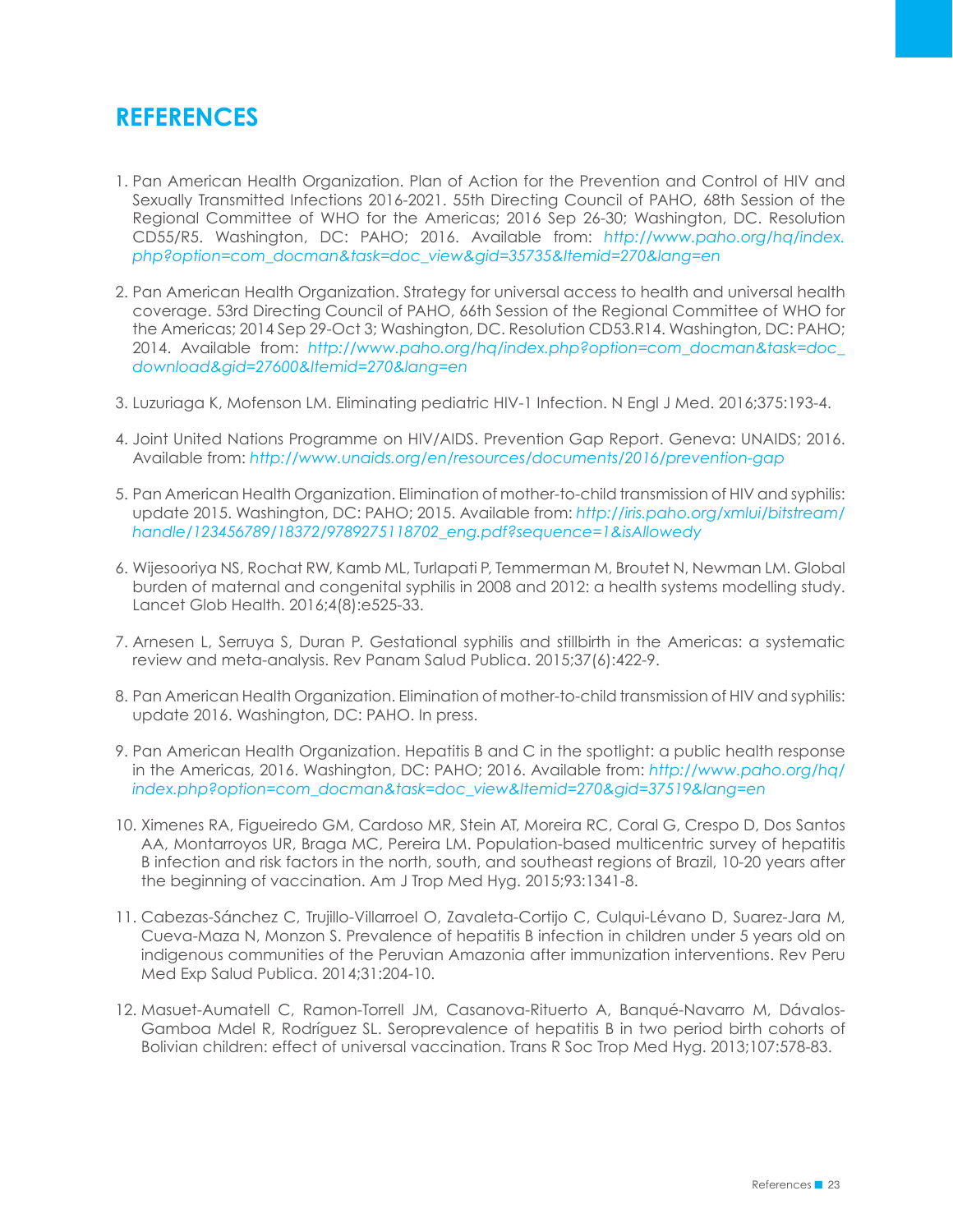- 13. World Health Organization. Chagas disease in Latin America: an epidemiological update based on 2010 estimates. Wkly Epidemiol Rec. 2015;90:33-44. Available from: *http://www.who. int/wer/2015/wer9006.pdf?ua=1*
- 14. Moscatelli G, Moroni S, García-Bournissen F, Ballering G, Bisio M, Freilij H, Altcheh J. Prevention of congenital Chagas through treatment of girls and women of childbearing age. Mem Inst Oswaldo Cruz. 2015;110:507-9.
- 15. Howard EJ, Xiong X, Carlier Y, Sosa-Estani S, Buekens P. Frequency of the congenital transmission of Trypanosoma cruzi: a systematic review and meta-analysis. BJOG. 2014;121:22-33.
- 16. Pan American Health Organization/World Health Organization Fact sheet on neglected infectious diseases: Chagas. Washington, DC: PAHO/WHO; 2016.
- 17. United Nations General Assembly. Transforming our world: the 2030 Agenda for Sustainable Development. New York: United Nations; 2015. Available from: *http://www.un.org/ga/search/ view\_doc.asp?symbol=A/RES/70/1&Lang=E*
- 18. United Nations Secretary-General. The Global Strategy for Women's, Children's and Adolescents' Health (2016-2030), 2015. Available from: *http://www.who.int/life-course/partners/globalstrategy/ewec-globalstrategyreport-200915.pdf?ua=1*
- 19. World Health Organization. Global Health Sector Strategy on HIV 2016-2021. Geneva: WHO; 2016. Available from: *http://www.who.int/hiv/strategy2016-2021/ghss-hiv/en/*
- 20. World Health Organization. Global Health Sector Strategy on Sexually Transmitted Infections 2016-2021. Geneva: WHO; 2016. Available from: *http://www.who.int/reproductivehealth/ publications/rtis/ghss-stis/en*/
- 21. World Health Organization. Global Health Sector Strategy on Viral Hepatitis 2016-2021. Geneva: WHO; 2016. Available from: *http://www.who.int/hepatitis/strategy2016-2021/ghss-hep/en/*
- 22. Pan American Health Organization. Plan of Action for the Prevention and Control of Viral Hepatitis. 54th Directing Council of PAHO, 67th Session of the Regional Committee of WHO for the Americas; 2015 Sep 28-Oct 2; Washington, DC. Resolution CD54.R7. Washington, DC: PAHO; 2015. Available from: *http://www.paho.org/hq/index.php?option=com\_docman&task=doc\_ download&gid=31886&Itemid=270&lang=en*
- 23. Pan American Health Organization. Plan of Action for the Elimination of Neglected Infectious Diseases and Post-Elimination Actions 2016-2022. 55th Directing Council of PAHO, 68th Session of the Regional Committee of WHO for the Americas; 2016 Sep 26-30; Washington, DC. Resolution CD55/R9. Available from: *http://www.paho.org/hq/index.php?option=com\_ docman&task=doc\_download&gid=35741&Itemid=270&lang=enn*
- 24. Pan American Health Organization. Strategy and Plan of Action for Chagas Disease Prevention, Control, and Care. 50th Directing Council of PAHO, 62nd Session of the Regional Committee of WHO for the Americas; 2010 Sep 27-Oct 1; Washington, DC. Resolution CD50.R17. Washington, DC: PAHO; 2010. Available from: *http://www1.paho.org/hq/dmdocuments/2010/CD50.R17-e. pdf*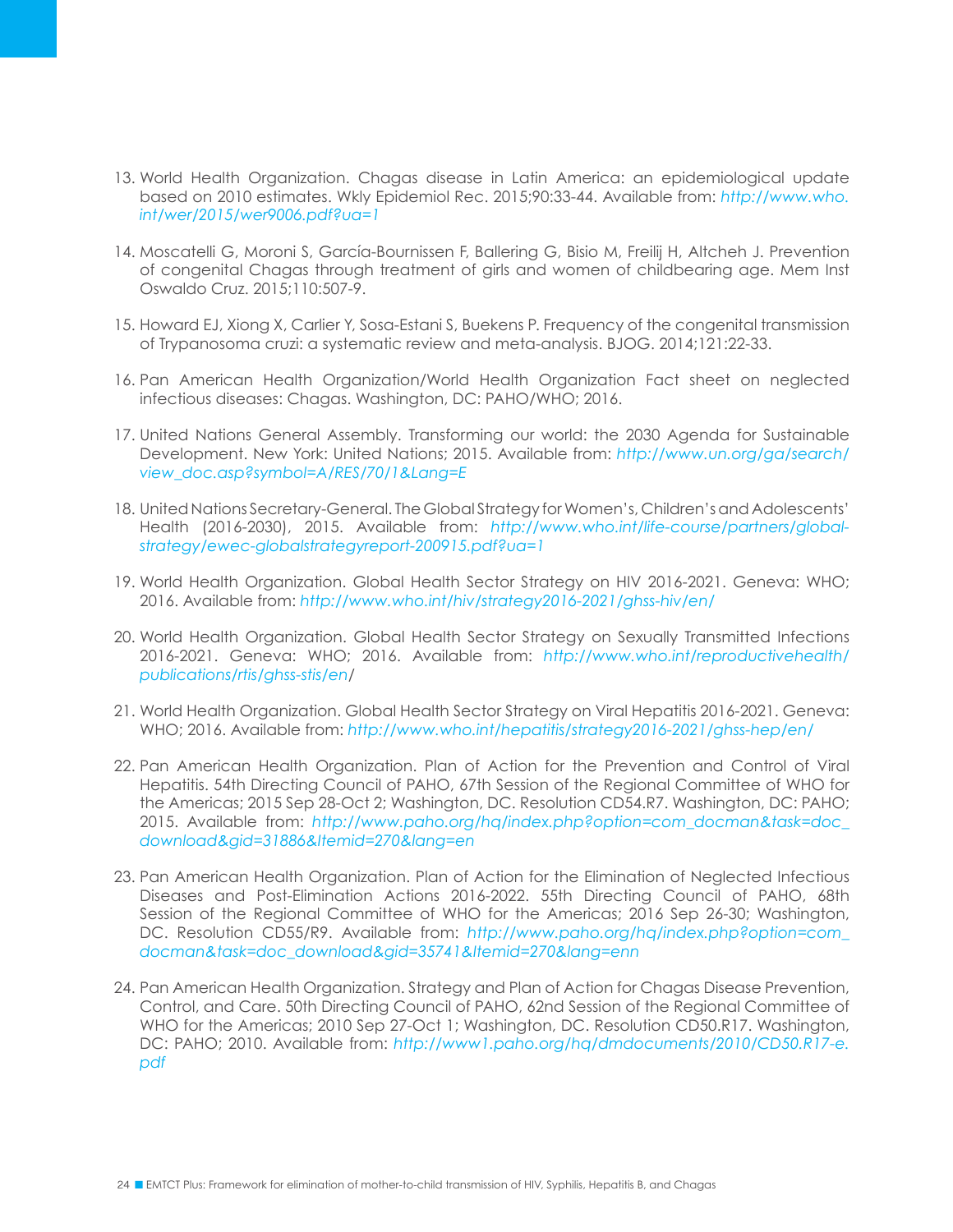- 25. Pan American Health Organization, PAHO's Regional Immunization Vision and Strategy 2007- 2015. Washington, DC: PAHO; 2007. Available from: *http://www.who.int/immunization/sage/ PAHO\_RIVS.pdf?ua=1*
- 26. World Health Organization. Hepatitis B vaccines: WHO position paper. Wkly Epidemiol Rec. 2009;84(40):405-20.
- 27. Pan American Health Organization. Plan of Action on Immunization. 54th Directing Council of PAHO, 67th Session of the Regional Committee of WHO for the Americas; 2015 Sep 28-Oct 2; Washington, DC. Resolution CD54.R8. Washington, DC: PAHO; 2015. Available from: *http://www.paho.org/ hq/index.php?option=com\_docman&task=doc\_download&gid=31904&Itemid=270&lang=en*
- 28. Caffe S, Perez F, Kamb ML, Gomez Ponce de Leon R, Alonso M, Midy R, Newman L, Hayashi C, Ghidinelli M. Cuba validated as the first country to eliminate mother-to-child transmission of human immunodeficiency virus and congenital syphilis: lessons learned from the implementation of the Global Validation Methodology. Sex Transm Dis. 2016;12:733-6.
- 29. World Health Organization. WHO validates countries' elimination of mother-to-child transmission of HIV and syphilis. Geneva: WHO; 2016. Available from: *http://www.who.int/hiv/mediacentre/ news/emtct-validation-2016/en/*
- 30. Ishikawa N, Newman L, Taylor M, Essajee S, Pendse R, Ghidinelli M. Elimination of mother-to-child transmission of HIV and syphilis in Cuba and Thailand. Bull World Health Organ. 2016;94:787- 787A.
- 31. Gilks CF, Crowley S, Ekpini R, Gove S, Perriens J, Souteyrand Y, Sutherland D, Vitoria M, Guerma T, De Cock K. The WHO public-health approach to antiretroviral treatment against HIV in resourcelimited settings. Lancet. 2006;368:505-10.
- 32. World Health Organization. Everybody's business: strengthening health systems to improve health outcomes. WHO's framework for action. Geneva: WHO; 2007. Available from: *http:// www.who.int/healthsystems/strategy/everybodys\_business.pdf*